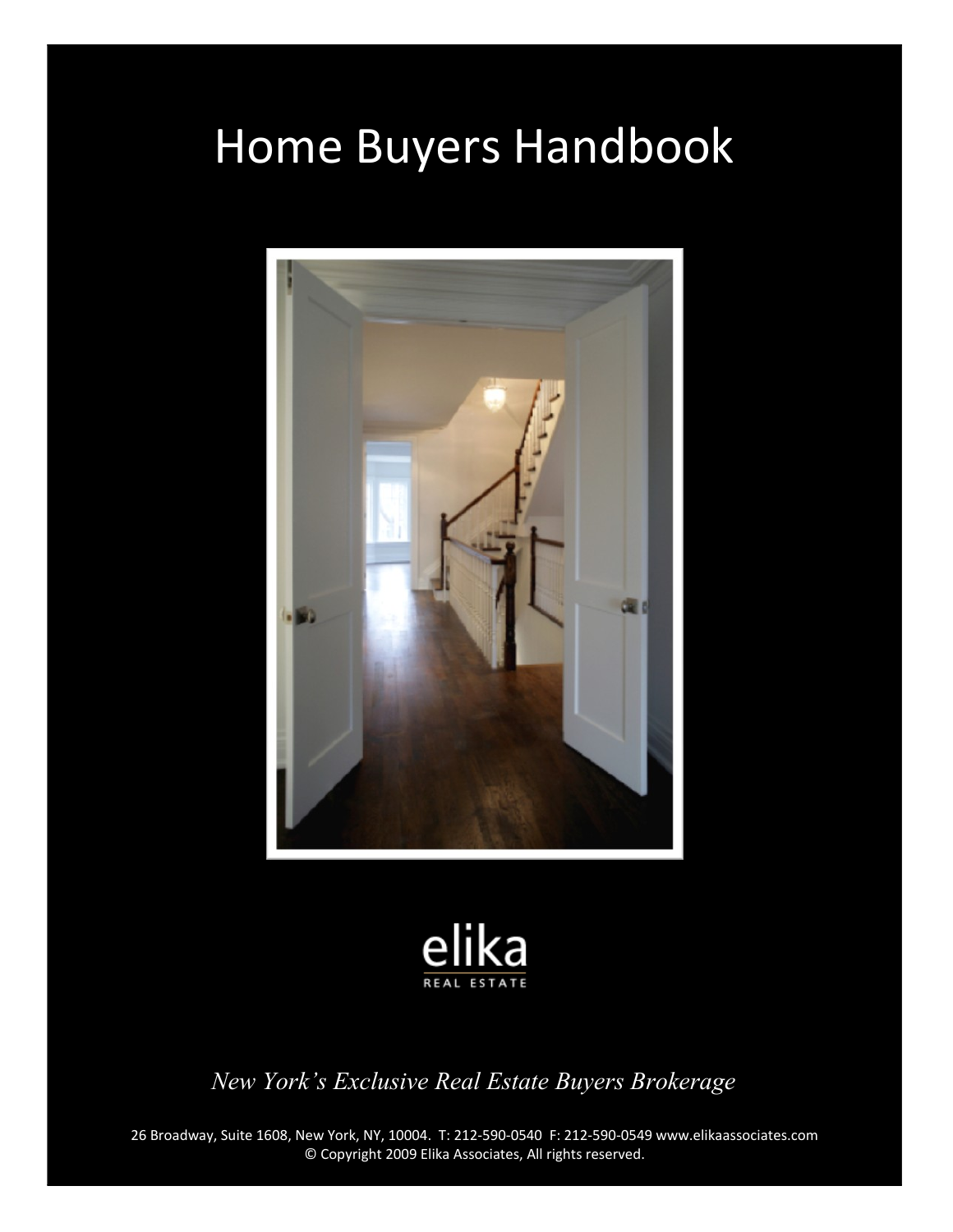

### **Contents**

|                                                      | 3  |
|------------------------------------------------------|----|
|                                                      | 4  |
|                                                      | 5  |
| Eight Simple Steps to getting your finances in order | 6  |
|                                                      | 7  |
|                                                      | 8  |
|                                                      | 9  |
|                                                      | 10 |
|                                                      | 11 |
|                                                      | 12 |
|                                                      | 13 |
|                                                      | 14 |
| Questions to ask when choosing a Real Estate Agent   | 15 |
|                                                      | 16 |
|                                                      | 17 |
|                                                      | 18 |
|                                                      | 19 |
|                                                      | 20 |
|                                                      | 21 |
|                                                      | 22 |
|                                                      | 23 |
|                                                      | 24 |
|                                                      | 25 |
|                                                      | 26 |
|                                                      | 27 |
|                                                      |    |
|                                                      | 28 |
|                                                      | 29 |
|                                                      | 30 |
|                                                      | 31 |
|                                                      |    |
|                                                      | 32 |
|                                                      | 33 |
|                                                      | 34 |
|                                                      | 35 |
|                                                      | 36 |
|                                                      | 37 |
|                                                      | 38 |
|                                                      | 39 |
|                                                      | 40 |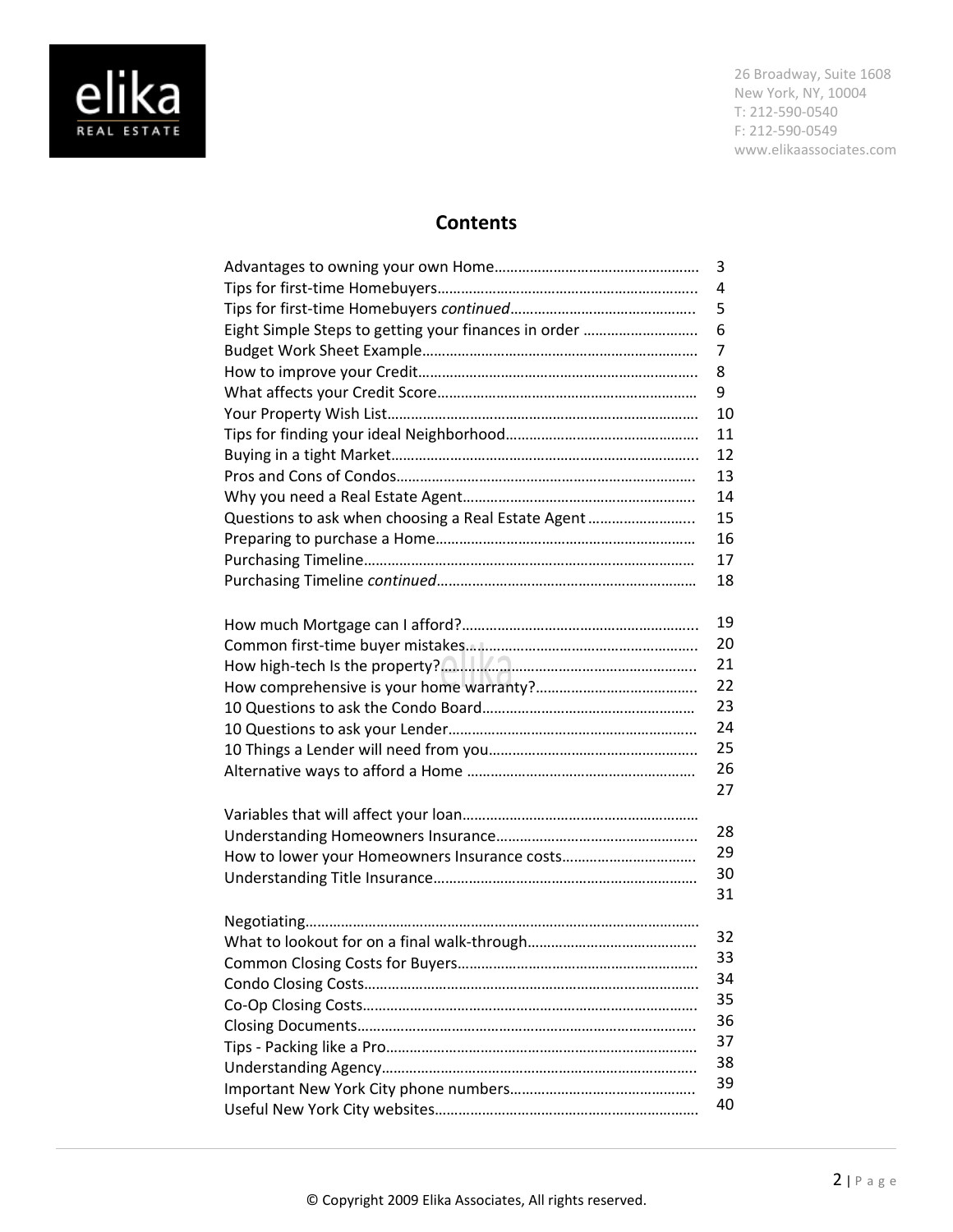

### **Advantages to owning your own home**

- 1. **Tax breaks**. The U.S. Tax Code allows you to deduct the interest you pay on a mortgage, property taxes and many of the costs involved in buying your home.
- 2. **Gains**. Between 1998 and 2002, in the U.S. national home prices increased at an average of 5.4 percent annually. While this is no guarantee of appreciation, a 2001 study by the NATIONAL ASSOCIATION OF REALTORS  $^{\circledast}$  found that the average homeowner has approximately \$50,000 of unrealized gain in their property.
- 3. **Equity**. The money you pay in rent every month you will never see again. A mortgage payment allows you to build equity in your home, which you may be able to borrow against in the future.
- 4. **Savings**. Building that equity in your property is like an unseen savings plan. If you decide to sell your home you can generally take up to \$250,000 (\$500,000 for a married couple) as gain without owing any federal income tax.
- 5. **Predictability**. Unlike rent, your mortgage payments should remain steady over the years. You may even find your housing costs decline as you own the home longer. However, keep in mind that insurance and property tax costs are subject to frequent change.
- 6. **Freedom**. This is your own property. You may decorate and improve it as you see fit. You have the freedom to do with your property as you please, possibly adding to the value of your investment over time.
- 7. **Stability**. Living in one neighborhood for a number of years gives you a chance to establish you and your family in a community, offers your children the benefit of educational continuity and allows you all to establish roots and lifelong friendships.

To calculate whether renting or buying is the best financial option for you; use this calculator at Ginnie Mae: [http://www.ginniemae.gov/rent\\_vs\\_buy/rent\\_vs\\_buy\\_calc.asp?Section=YPTH](http://www.ginniemae.gov/rent_vs_buy/rent_vs_buy_calc.asp?Section=YPTH)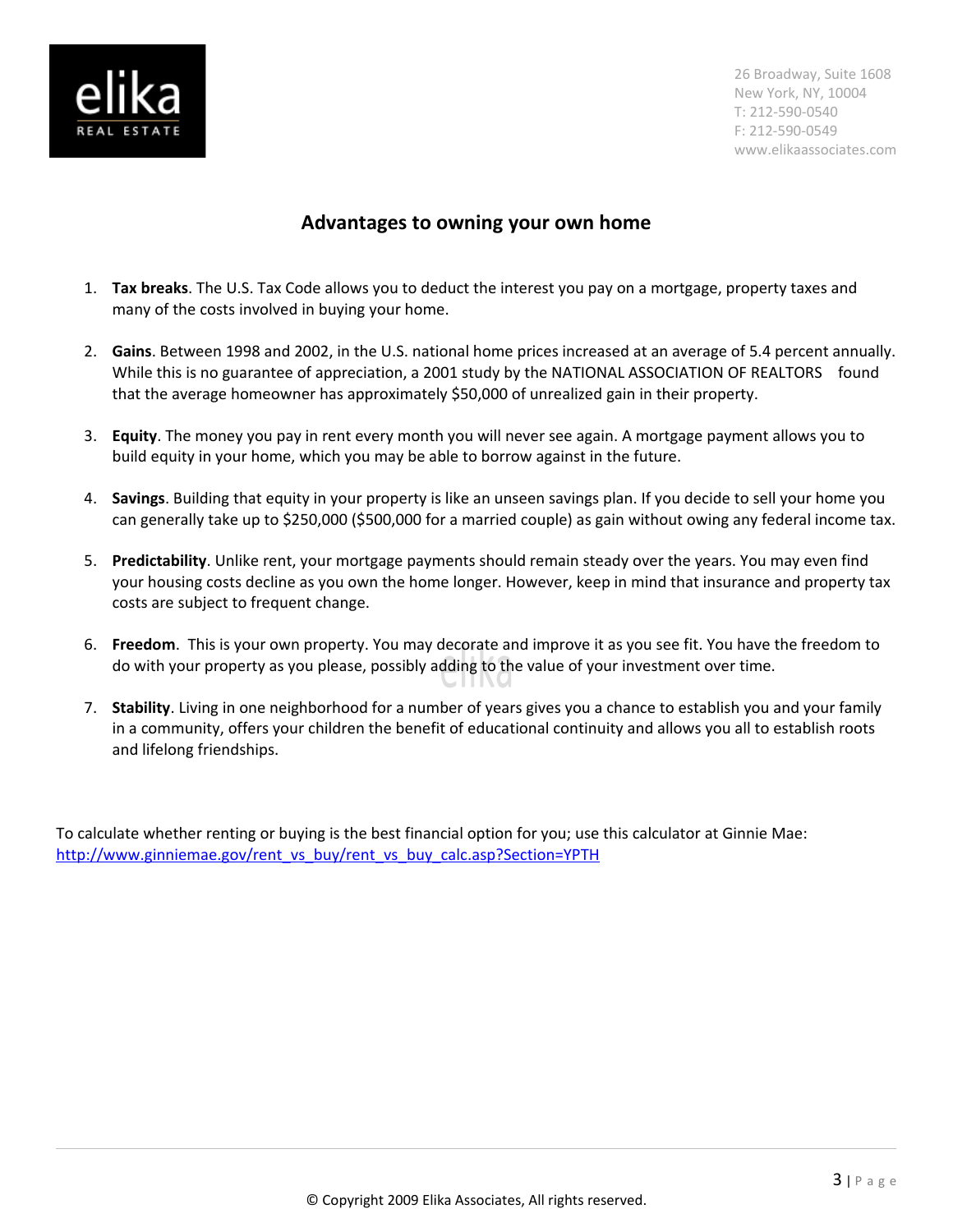

# **Tips for first-time Homebuyers**

- 1. **It's okay to be picky, but be realistic**. Even a brand new home is never perfect.
- 2. **Do your homework before you start shopping**. Decide what you really want from a home any keep that in mind when searching for **New York City apartments**.
- 3. **Make sure your finances are in order.** Review and double check all your credit reports and ensure you have enough saved to cover both your down payment and your closing costs.
- 4. **Don't delay in getting your loan.** Work with a lender to get prequalified for a mortgage before you start looking. This will always lend you credibility when negotiating a property.
- 5. **Don't ask for everyone's opinion.** No two tastes are ever alike. Conflicting advice and opinion can become confusing, pick one or two trusted people to turn to if you really feel you need a second opinion.
- 6. **Decide when you would be able to move**. How long does your lease have to run? Would the landlord allow you to sublet if necessary? How slow is the rental market in your area? Do you need to sell your home?
- 7. **Think about the long-term**. Do you want a starter home with the idea of moving bigger in a few years or is this a long term, family investment. Making this decision may dictate what type of home you should be looking for, as well as the type of mortgage loan that may suit your needs.
- 8. **Don't let yourself become over leveraged**. If you invest all your financial resources to buy the biggest home you can afford, you will likely find yourself without any funds left for maintenance or decoration and/or to save money for other financial goals.
- 9. **Do not be naïve or cut corners.** A smart buyer will insist upon a home inspection, and ensure any major defects discovered be fixed before closing.
- 10. **Find a real estate professional whose style and principles match yours.** Consider working with a buyer's representative. Home buying is not only a big financial commitment, but also a highly emotional one. It's very important that the agent you choose is both great at their job and a good fit with your personality. Unlike the listing agent, whose first duty is always to the seller, a buyer's representative is working for you and your best interests only. Often buyer's reps are paid out of the seller's commission payment.
- 11. **If you find that perfect home now**. Don't second-guess the interest rates or a possible change in the housing market by waiting. Such changes don't usually occur fast enough to make that much difference in price and great New York City Apartments won't stay on the market long.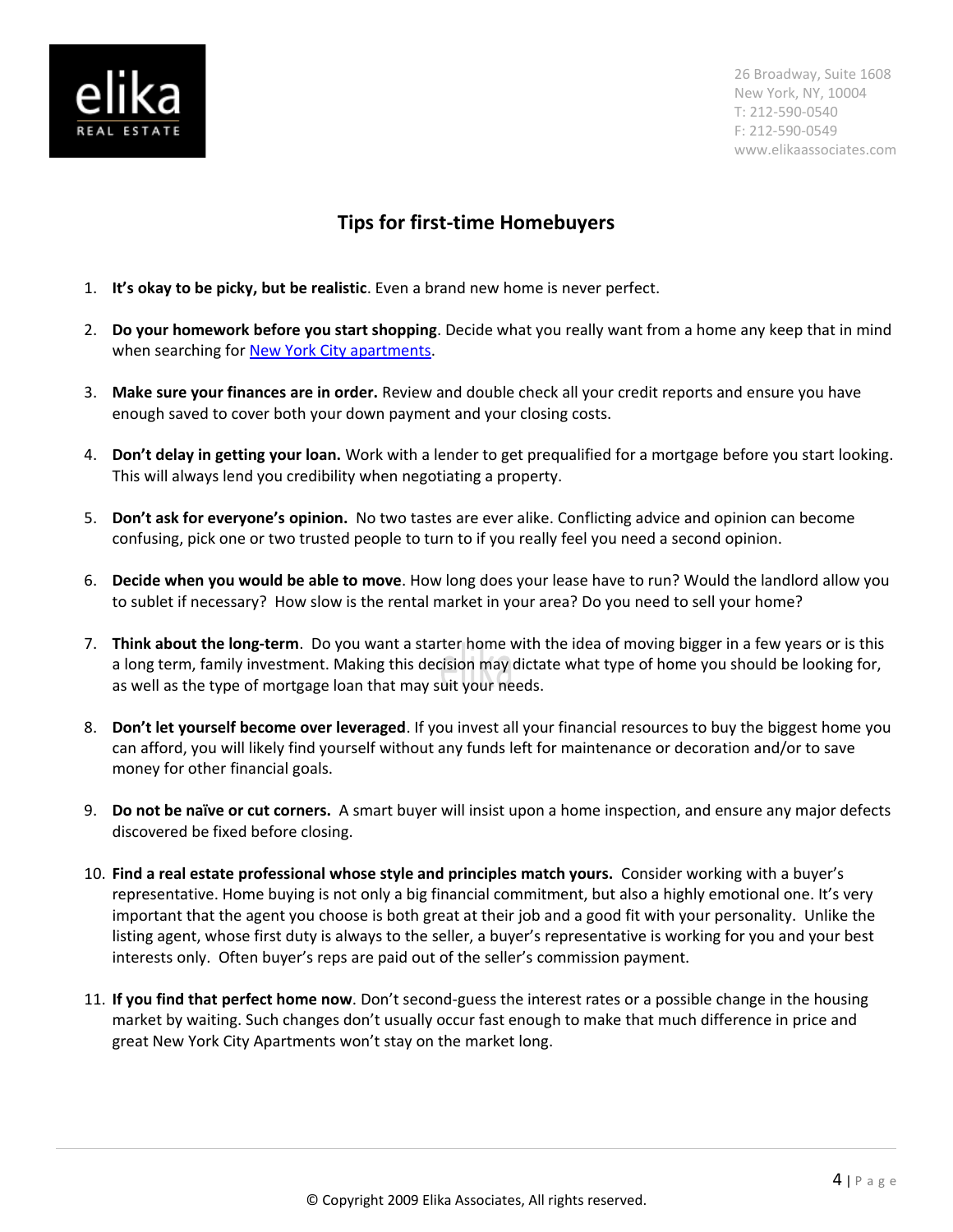

# **Tips for first-time Homebuyers** *continued***…**

- 12. **Understand that there is no such thing as a completely perfect apartment.** Focus on finding the things that are most important to you and consider letting the minor flaws go.
- 13. **Don't negotiate yourself out of the game.** Negotiation is certainly a big part of the real estate process, but trying to gain by looking for an extra-low price may lose you the apartment.
- 14. **Make a post home buying budget**. Factor in all the decorating and repair costs. Even the newest of homes needs a little work. Even if you buy a new home, there will be some costs. Don't leave yourself short and let your home deteriorate.
- 15. **Some buyer's remorse is almost always inevitable but it will pass.** Purchasing a home, especially the first one, is a huge commitment, but the investment yields great returns.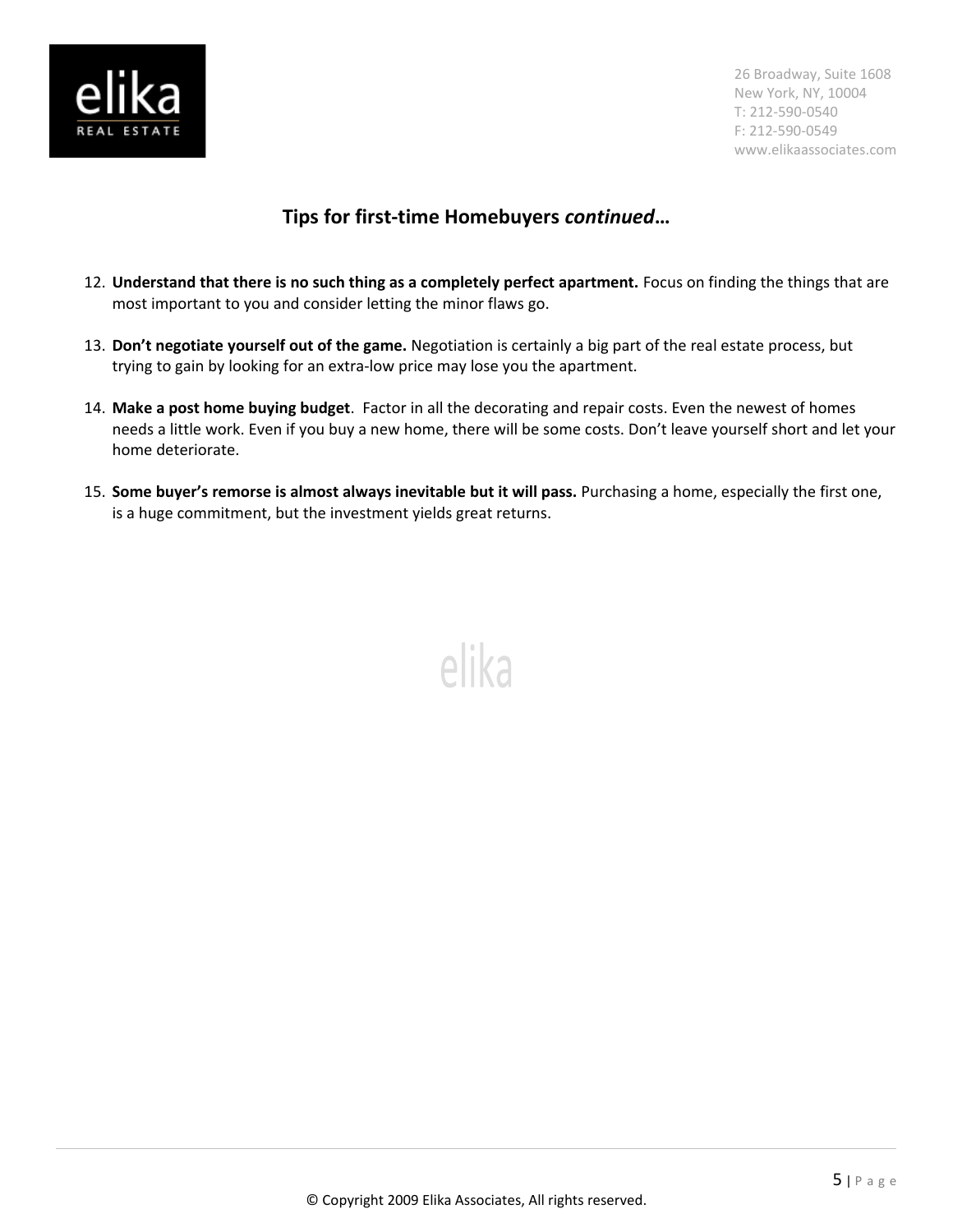

# **Eight Simple Steps to getting your finances in order**

- 1. **Create a realistic budget.** Instead of budgeting what you think you spend, use your real bills and receipts to create a budget for what you actually spent over the last six months. All those Starbucks runs, online subscriptions etc, they add up, even if you don't notice \$10 here and there. It also helps you factor in the unexpected like medical and car repair bills, not just the predictable rent and utility bills.
- 2. **Pay down Credit Card debt.** As a general rule, lenders look for a total debt load of no more than 36 percent of income. Since this number has to include your mortgage, which can range between 25 percent and 28 percent of the average income, you must get the rest of installment debt—car loans, student loans, balances on credit cards—down to between 8 percent and 10 percent of your total income.
- 3. **Get a handle on expenses.** You should keep a falcon eye on how much you pay out in rent and utilities, but little expenses add up. Keep track of everything you spend for one month this can help you discover some great ways to save.
- 4. **Consider ways to increase your income.** To qualify for the home you really want, you may want to consider taking on a part time or weekend job to bring your income level to where it needs to be.
- 5. **Save enough for a down payment.** It is possible to obtain a mortgage with a down payment of 5 per cent (even less in some cases) but it is likely you will get a better interest rate and lower monthly payments if you can manage more. Try to save the recommended 20%.
- 6. **Create a house savings fund.** Decide on a set amount that you can put aside every month to save towards your down payment. Build it into your monthly budget, just as you would your utility bills or car payment.
- 7. **Try to maintain a steady job history.** While most lenders make no rule that you have to have had to be in the same job forever to qualify, having a job for two years or less may mean you have to pay a higher interest rate.
- 8. **Establish a better credit history.** Apply for a credit or store card and make purchases on it that you can pay for by the due date. This is a great way to build your credit profile quickly.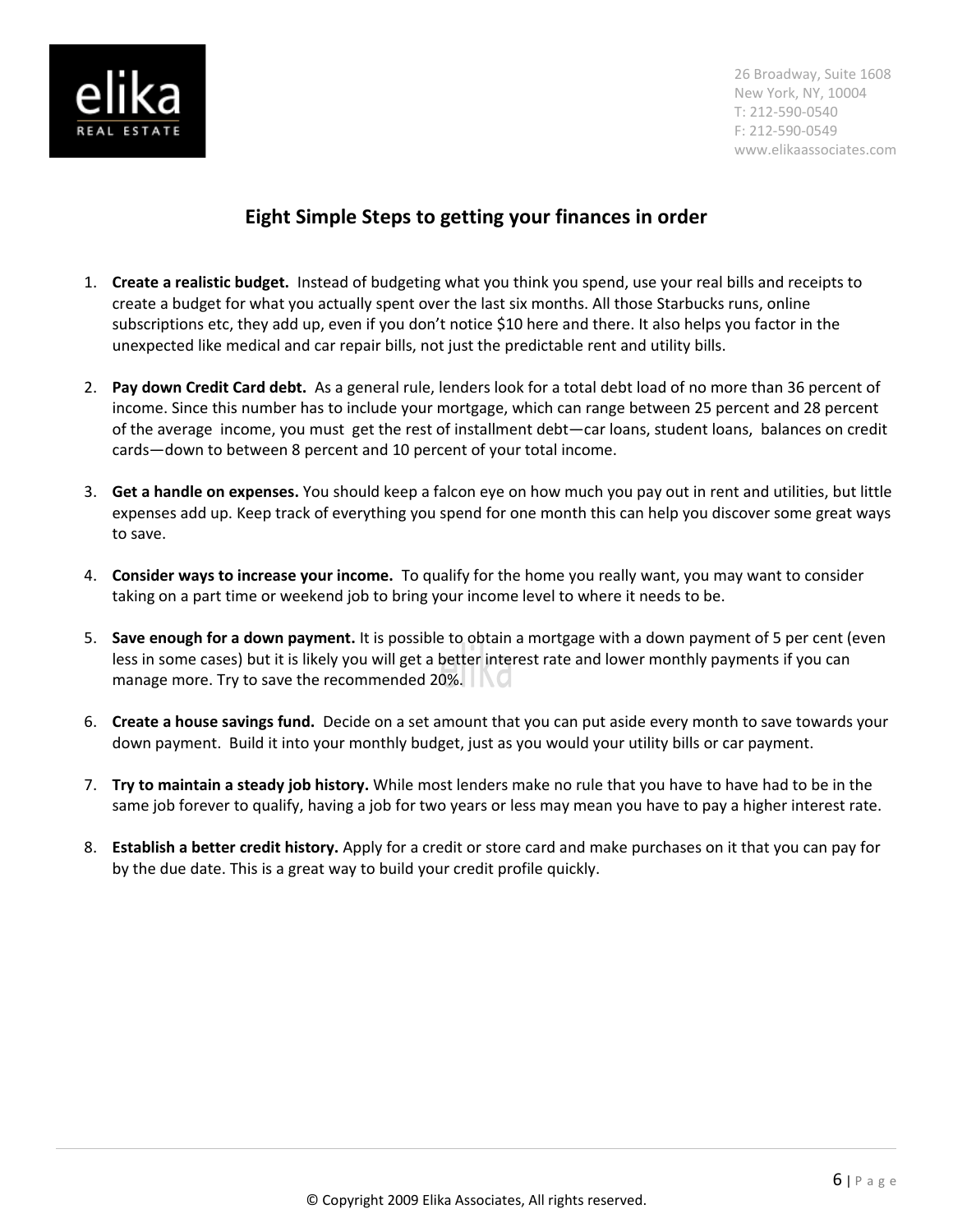

# **Budget Work Sheet Example**

| <b>Expenses</b>                         |  |
|-----------------------------------------|--|
| Rent/Mortgage                           |  |
| Life Insurance                          |  |
| Health/Disability Insurance             |  |
| Vehicle Insurance                       |  |
| Homeowners or Other Insurance           |  |
| Transportation / Car Payments           |  |
| Other Loan Payments                     |  |
| Savings/Pension Contribution            |  |
| <b>Utilities</b>                        |  |
| <b>Credit Card Payments</b>             |  |
| Car Maintenance                         |  |
| Clothing                                |  |
| <b>Personal Care Products</b>           |  |
| Groceries                               |  |
| Food Prepared Outside the Home          |  |
| Medical/Dental/Prescriptions            |  |
| <b>Household Goods</b>                  |  |
| Recreation/Entertainment                |  |
| <b>Child Care</b>                       |  |
| Education                               |  |
| <b>Charitable Donations</b>             |  |
| Miscellaneous                           |  |
| <b>Total Expenses=</b>                  |  |
| <b>Remaining Income after Expenses=</b> |  |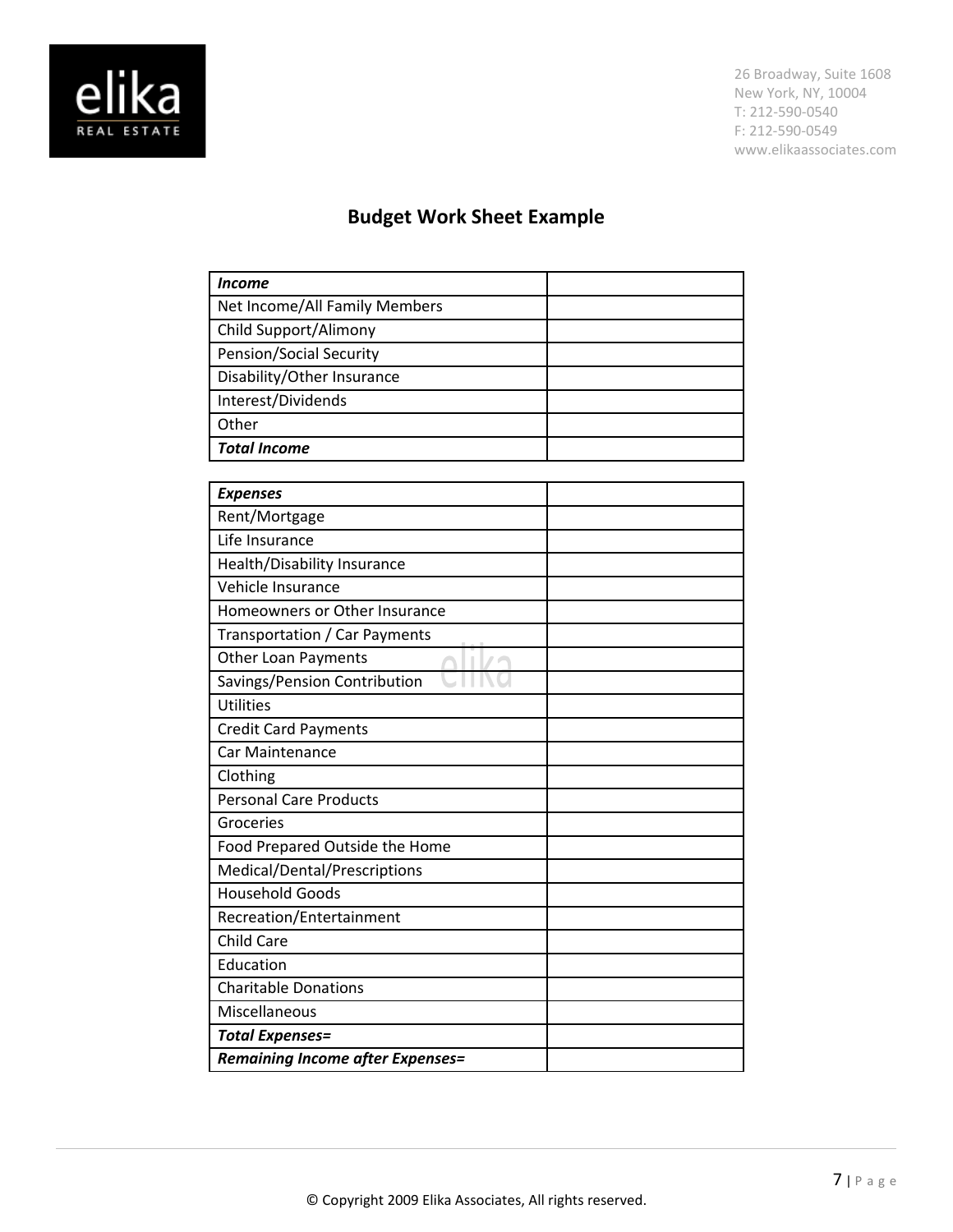

### **How to improve your Credit**

Your credit score, along with your overall debt to income ratio, is a big factor in determining if you will qualify for a loan, and the better your score, the more favorable the loan terms are likely to be;

- 1. Check your credit report with all the major credit reporting bureaus. Mistakes happen, more often than you may think, and you may be penalized for someone else's financial mismanagement.
- 2. Pay credit card bills regularly, ideally, pay off balances every month. If that isn't possible, make the maximum payment you can afford on each card, on a steady basis. Transferring balances from one card to the other may not be the best solution, as that can lower your overall credit score.
- 3. Use your credit cards wisely; avoid charging them to the limit. Spend only what you can afford to repay in a timely manner.
- 4. Wait for at least 12 months after credit difficulties to apply for a loan. Most loan companies will penalize you less for those mistakes after a year or so has gone by.
- 5. Resist the temptation to purchase big-ticket items for your new home on your credit cards before you have secured your loan. The extra debt will only lessen your chances of approval.
- 6. Don't open new credit card accounts in the months immediately before applying for your loan. Too much available credit can lower your credit score.
- 7. Shop for mortgage loans all at once. Too many credit applications can lower your score, but several inquiries from the same type of lender are usually counted as one inquiry by the credit reporting bureaus if submitted over a single, short period of time.
- 8. Avoid finance companies. Even if you pay the loan on time, interest rates on these types of loans are usually very high, and it will more than likely be considered a sign of bad credit management.

To request your free annual credit report: [www.annualcreditreport.com](http://www.annualcreditreport.com/)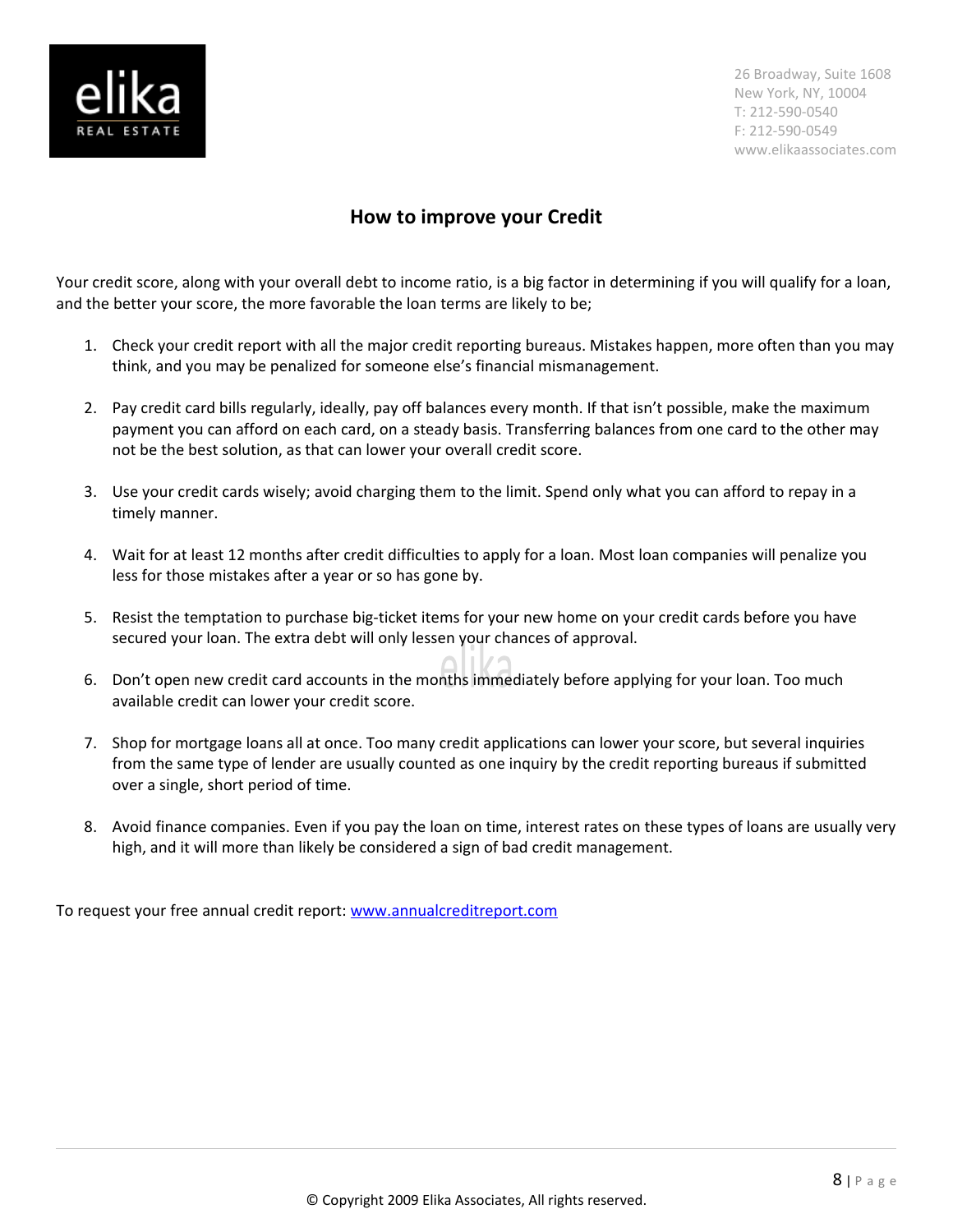

# **What affects your Credit Score**

Credit scores can range from 200 to 800. A score of 620 or above is essential for securing the mortgage you need. Here are some of the factors that can affect your overall score;

- 1. Your payment history: How timely are your monthly credit payments? Late payments can be almost as damaging as no payment at all.
- 2. How much debt you are carrying: Owing a significant amount of money on multiple accounts may signal to a lender that you are already over exceeding your limits.
- 3. The time span of your credit history; a lengthy positive history enhances your score.
- 4. How much new credit is available to you? Large amounts of available credit, either credit cards or installment payments may not be the best thing for a lender to see. Even if your payments are made on time, lenders may feel that a borrower with a lot of credit still available for use may be at risk for future credit problems.
- 5. The types of credit you use. For a lender, it is in your favor if they can see different kinds of credit have been extended to you. A few credit cards and a car loan for instance, if all paid on time, will show a lender you are financially responsible.

For more on evaluating and understanding your credit score go to [http://www.myfico.com.](http://www.myfico.com/)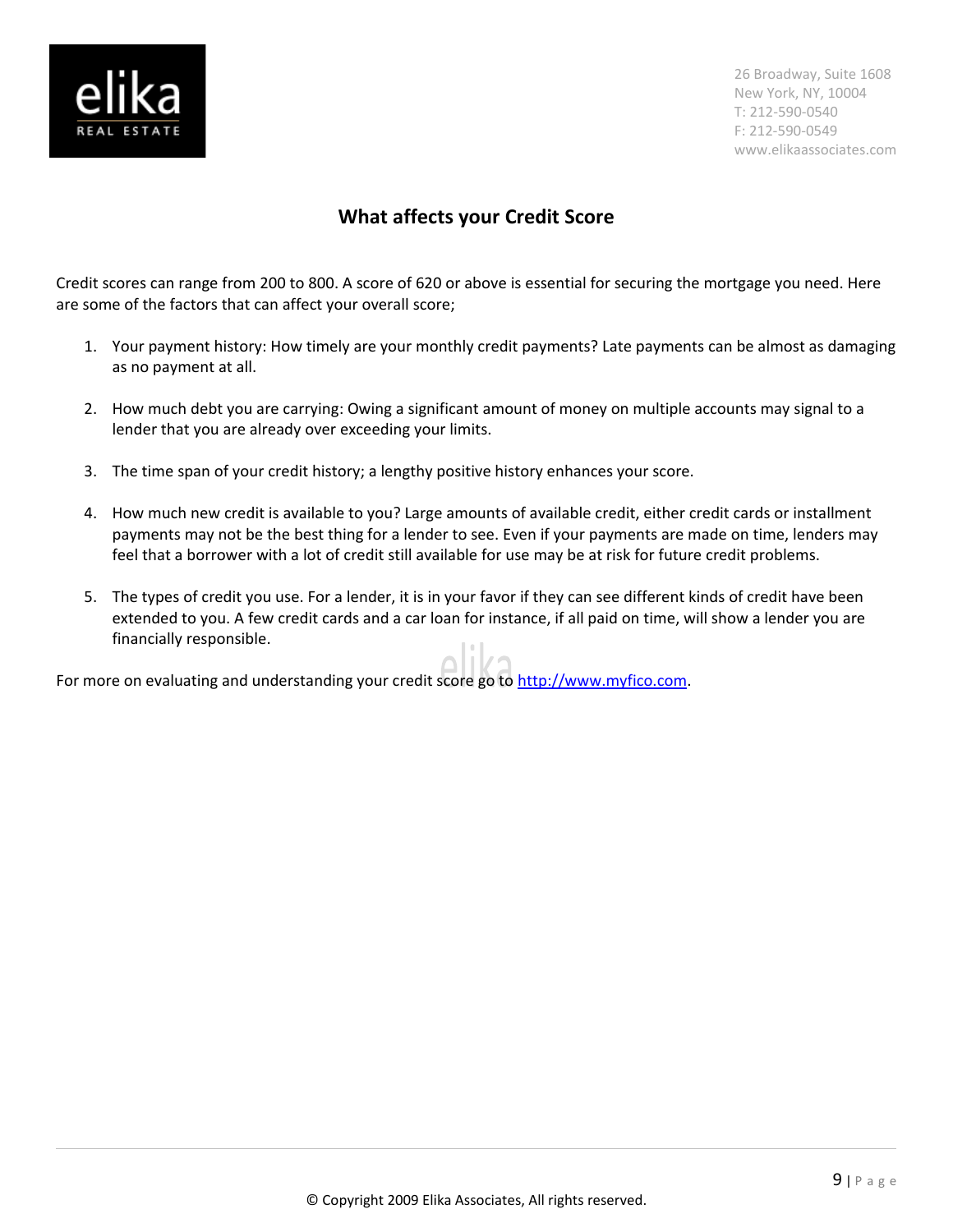

### **Your Property Wish List**

While your vision of your ideal home may change once you are out home shopping, a checklist such as the one below can help you prioritize and avoid wasting time viewing properties that are not right for you. Consider;

- How close do you need to be to: (a) public transportation \_\_\_\_\_\_\_ (b) schools \_\_\_\_\_\_\_ (c) airport  $\frac{1}{\sqrt{2}}$  (d) expressway  $\frac{1}{\sqrt{2}}$  (e) neighborhood shopping  $\frac{1}{\sqrt{2}}$ (f) other  $\rule{1em}{0.15mm}$  ?
- Which neighborhoods do you prefer, which do you want to avoid?
- What school systems would you prefer?
- What style(s) of apartment do you prefer?
- Do you want a condo, co-op or a townhouse?
- Are you looking for a new development, or would you consider a resale?
- How much repair and renovation are you willing and able to do?
- Does your family have special needs that need to be met in the home, such as ramps or wide doorways? Are you looking for a home with a terrace or view?

| Prioritize each of these options into | Must<br>have | Would<br>prefer |
|---------------------------------------|--------------|-----------------|
|                                       |              |                 |
| Bedrooms (number                      |              |                 |
| Bathrooms (number                     |              |                 |
| Balcony/Deck                          |              |                 |
| Garage (size                          |              |                 |
| Family room                           |              |                 |
| Dining room                           |              |                 |
| Eat-in kitchen                        |              |                 |
| Washer/Dryer or Laundry room          |              |                 |
| Fireplace                             |              |                 |
| Air conditioning                      |              |                 |
| Wall-to-wall carpet                   |              |                 |
| Hardwood floors                       |              |                 |
| View                                  |              |                 |
| Light (windows)                       |              |                 |
| Shade                                 |              |                 |
| Close to Transportation               |              |                 |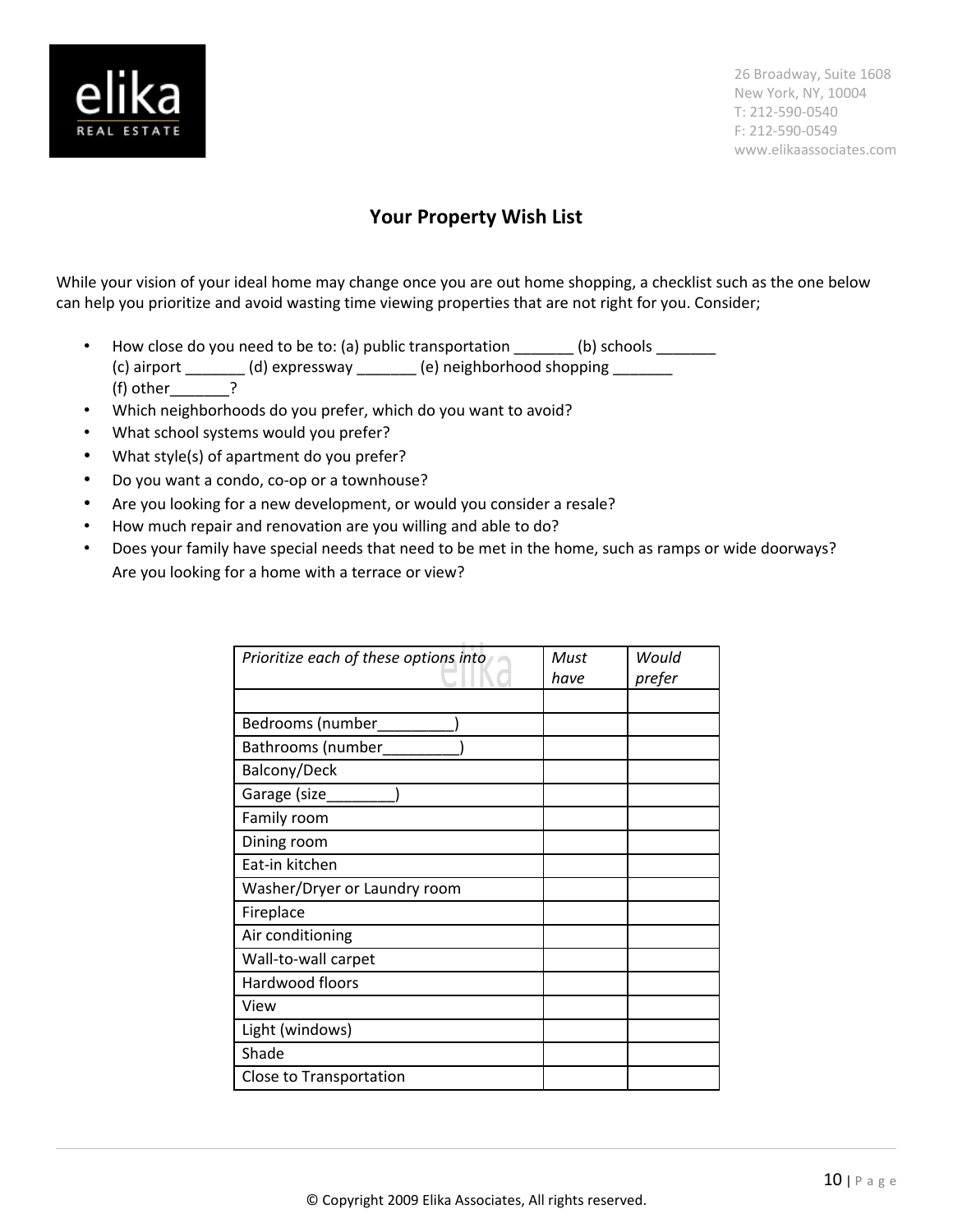

# **Tips for finding your ideal Neighborhood**

- 1. List all the activities movies, gym, church that are a part of your everyday life, as well as the stores you prefer to frequent. Access each possible area to see how the move would impact your participation in your most common hobbies and activities.
- 2. Investigate the local School District. The Department of Education can probably provide information on average test scores, class size, graduation percentage, and any special enrichment programs that are available. If you have school-age children, a visit to schools in the [neighborhoods](http://www.elikaassociates.com/nyc-neighborhood-guide.php) you're considering can be very helpful in gaining a true insight to the standard of education. A good school district can be hard to find. It is often a big selling point for a home. So even if you don't have children it is a factor to consider, as it may impact your home's re-sale value.
- 3. Safety is a high priority for most families. Check the local crime statistics, which are usually available from the area police departments. Consider both the number and types of crimes that are reported, and look at the trends of increasing or decreasing illegal activity. Try to analyze whether the criminal activity is centered around a certain area, the local retail outlets for instance.
- 4. Ask the local city economic development office what the average income and property values are in the area. Are those values increasing or declining? What percentage of properties are privately owned homes to rental apartments? Does the area have a number of vacant businesses or apartments that have been for sale for months?
- 5. Look at possible resale value for apartments in the area. A local real estate agent can provide you with accurate information about price appreciation trends in the neighborhood. Although past performance is never a guarantee of future outcomes, this information can provide you with a sense of how good an investment your home will be. A Real Estate Agent or local government planning agency also may be able to tell you about planned developments or other changes in the neighborhood—new schools, retail developments, that may affect property values in the future.
- 6. See it with your own eyes. Once you have managed to decide on two or three neighborhoods, take a trip there, and walk, not drive, around. How well are the homes maintained? How noisy are the streets? Consider making your trip on a warm day, and chat with potential neighbors working or playing outside. They can probably provide a great deal of insight into the realities of living in the area.

### **More Information:** [New York City Neighborhoods](http://www.elikaassociates.com/nyc-neighborhood-guide.php)

© Copyright 2009 Elika Associates, All rights reserved.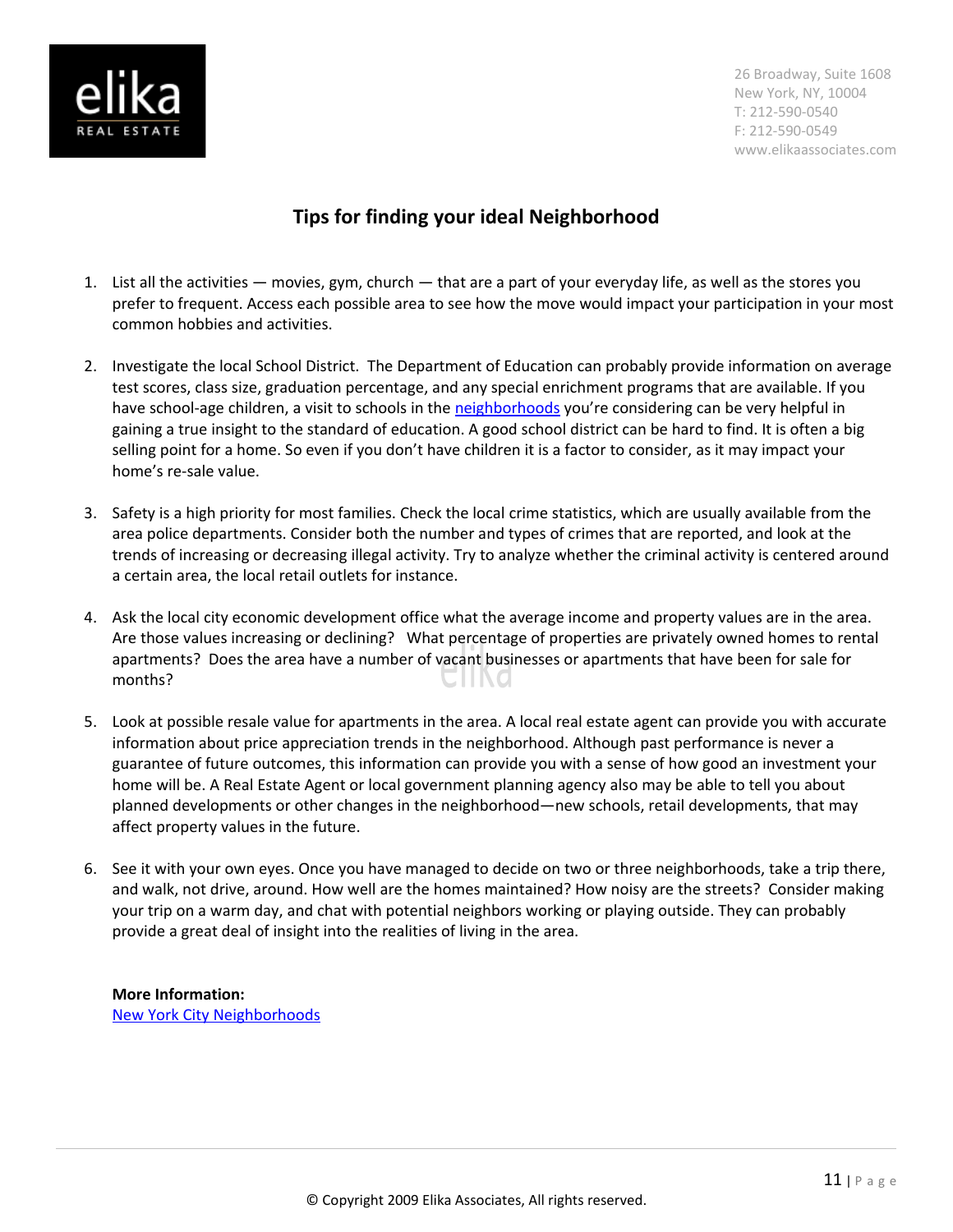

# **Buying in a tight Market**

The following are just a few tips to help you get into your dream home at a reasonable price, without losing out to other bidders;

- 1. Prequalify for a mortgage: Any seller will be more comfortable dealing with someone who can prove they are serious in their intention and ability, to buy their home.
- 2. Work closely with your local real estate agent to stay on top of new listings as soon as they hit the market. Try to be available as often as possible to see new properties as they come up.
- 3. Ensure you are ready to make a decision: Knowing in advance what you really want and need is essential, so you can make a timely offer when that right property comes around.
- 4. Prior to proceeding with an offer, make sure you have complied or had your agent compile a report of previous and current comparable data relevant to the specific property. When proceeding with an offer, make it sensible, but still aggressive. You do not need to start out with the highest offer you can possibly afford, but a very low offer may offend the seller and you may lose out to other interested buyers.
- 5. Try to get a mortgage contingency otherwise keep contingencies to an absolute minimum. Restrictions on the sale, such as selling your home before you move or delaying the closing until a specific date can make an otherwise good offer unappealing. If your own home has yet to sell, consider talking to your lender about a bridge loan, which would allow you to cover both mortgages for a short period of time.
- 7. Be careful you don't get yourself caught in a buying frenzy. Even if there seems to be competition this does not mean you should just buy a property, at any price. Most important to consider is that although you want to make your offer sound as attractive as possible, never neglect inspections to help ensure your home and investment is sound.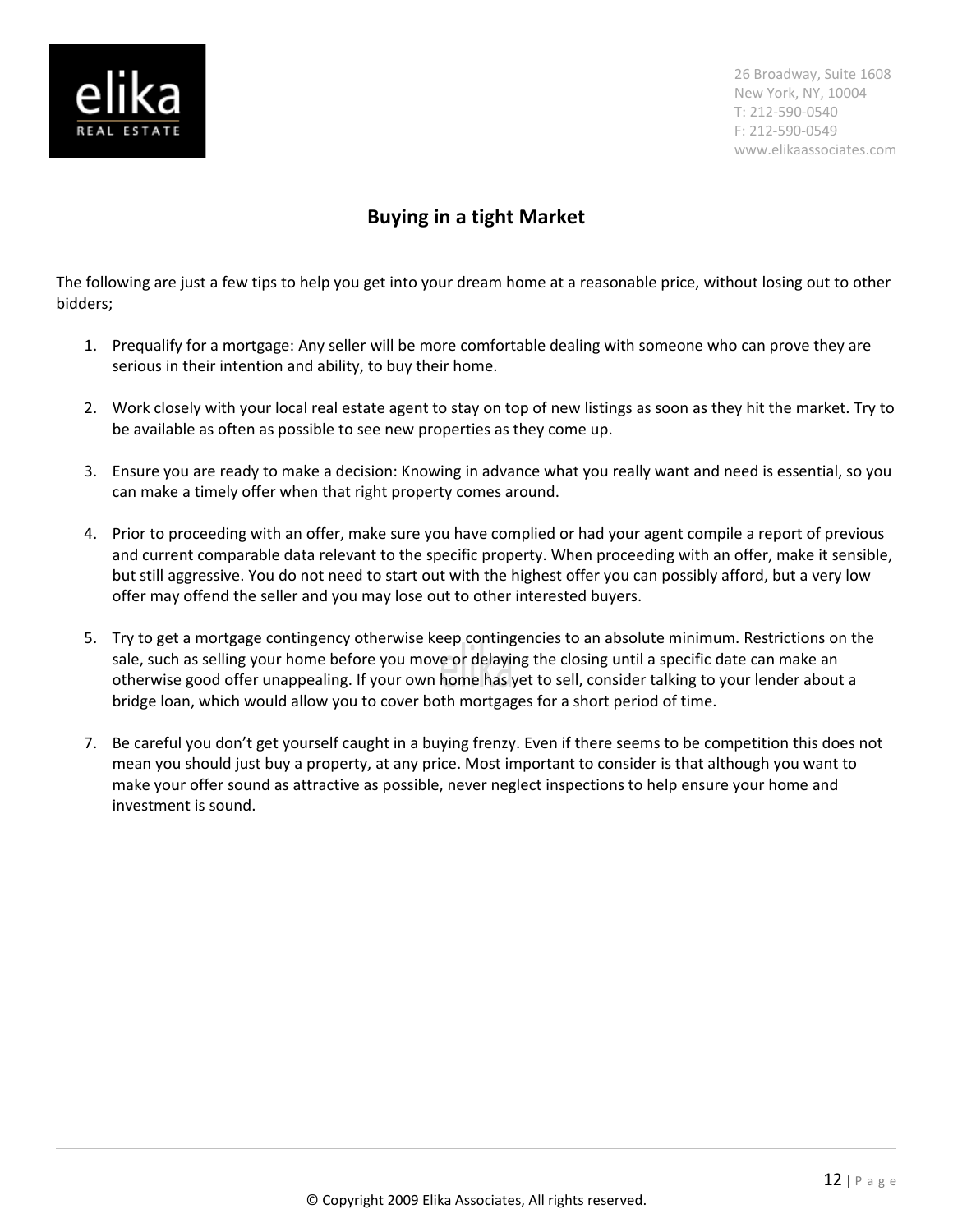

# **Pros and Cons of Condos**

Condominiums can offer a more flexible and affordable option to single-family homes. However, take the following into consideration before you choose to buy [New York City Condos.](http://www.elikaassociates.com/condo_vs_coop.php)

- 1. **Storage**. How much stuff do you have in storage now? Some Condos have storage cages in a buildings' basement, but not all.
- 2. **Outdoor space**. Private outdoor space is rare in a condominium development. If you are a gardener, or love the outdoors, this may not be a great fit for you. However, if you dislike maintaining an outdoor space, or just like a little lounging area, it may well be an appealing factor.
- 3. **Amenities**. Most condominium developments offer extra amenities such as swimming pools, communal lounges, playgrounds and on-site gyms. These luxuries may be a factor in your decision, as such things are very expensive for the average homeowner to buy and install on their own property.
- 4. **Maintenance**. Almost all condo developments have a maintenance crew, who will make repairs to your unit and maintain all the common areas. They may also agree to let appointed persons into your home when you are away, for the purpose of deliveries, cable installation etc.
- 5. **Security**. Condos often feature more secure entry locks and security personnel on-site. You will also be around more people in the event of an emergency.
- 6. **Association Fees and Dues.** Although these fees usually help pay for all the extra amenities and provide savings for future repairs, you will have to pay every fee assessed by the Condo board, whether you use the offered services and amenities or not. These would be the monthly fees, on top of any mortgage you may be carrying.
- 7. **Resale**. Selling your unit often hinges around what else is for sale in your building and surrounding neighborhood and at what price. Usually Condo units are very similar to one another, so price, views, ceiling heights as well as finishes and appliances can often determine the price.
- 8. **Freedom**. Although you will be given a vote, Condo Associations Rules and Regulations are less restrictive when it comes to a Co-op but more than a free standing home. Some boards limit pets or noise levels. Read all the Rules and Regulations very carefully before purchasing a unit.
- 9. **Proximity**. You will be much closer to neighbors in a Condo setting. Try to meet these people before you buy, to get a sense of who you might be living next door to.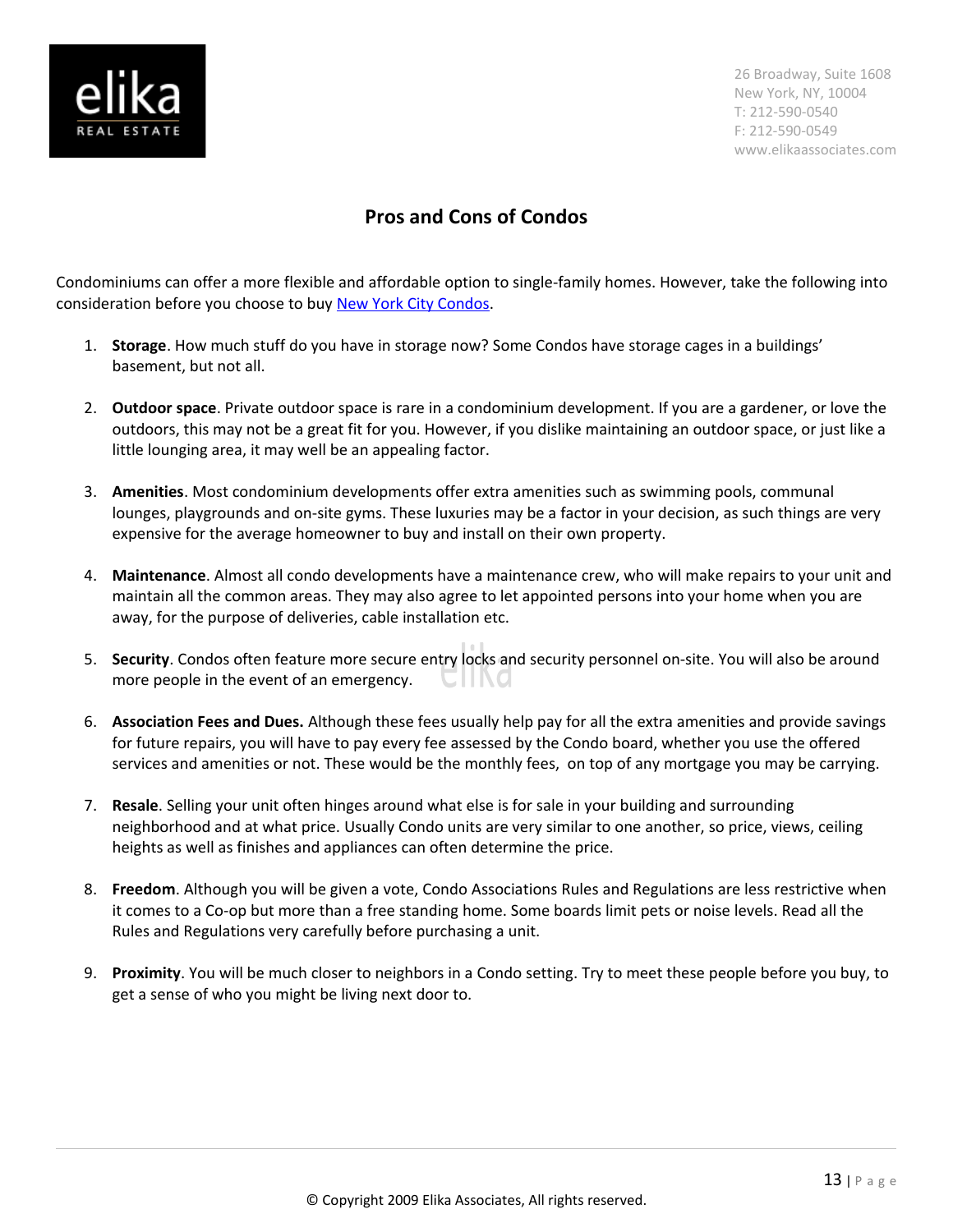

# **Why you need a Real Estate Agent**

- 1. Any Real Estate transaction is a complex process. Buying or selling a home in most instances requires disclosure forms, inspection reports, mortgage documents, insurance policies, deeds, and complicated governmentmandated closing statements. A helpful and educated advocate to guide you through this maze can help you avoid delays or costly pitfalls and mistakes.
- 2. Buying or selling a home is a time consuming process. Even in a strong market, [New York City apartments](http://www.elikaassociates.com/) stay on the market for an average of 60 days. Closings add another 30-60 days or so to the timeframe before a deal is finally closed after an offer is accepted.
- 3. The Real Estate business speaks its own unique language. If you do not know a CMA from a Transfer Tax, you can see why it is important to work with someone who does.
- 4. Real Estate Agents have done it all before, many times. Laws and Regulations change. Even if you have bought or sold a home before, each market has its' own trends that are hard for the average person to keep track of. Having an expert, whose living depends on being educated in all areas of real estate is crucial to a great outcome.
- 5. Real Estate Agents provide insight and objectivity. Since a home symbolizes family, lifestyle and security, not just bricks and mortar, buying or selling a home can be a very emotional experience. Buying a home is the biggest purchase most people will ever make in their lives. Having an objective, but understanding third party will help you keep focused on all the issues at hand, both financial and emotional.
- 6. Your Real Estate Agent should be a member of THE REAL ESTATE BOARD OF NEW YORK [\(REBNY\)](http://www.rebny.com/) or the NATIONAL ASSOCIATION OF REALTORS ®, [\(NAR\)](http://www.realtor.org/) a trade organization of more than 1 million members nationwide. These agents must adhere to a stringent code of ethics that helps ensure the highest possible level of service and integrity for all clients.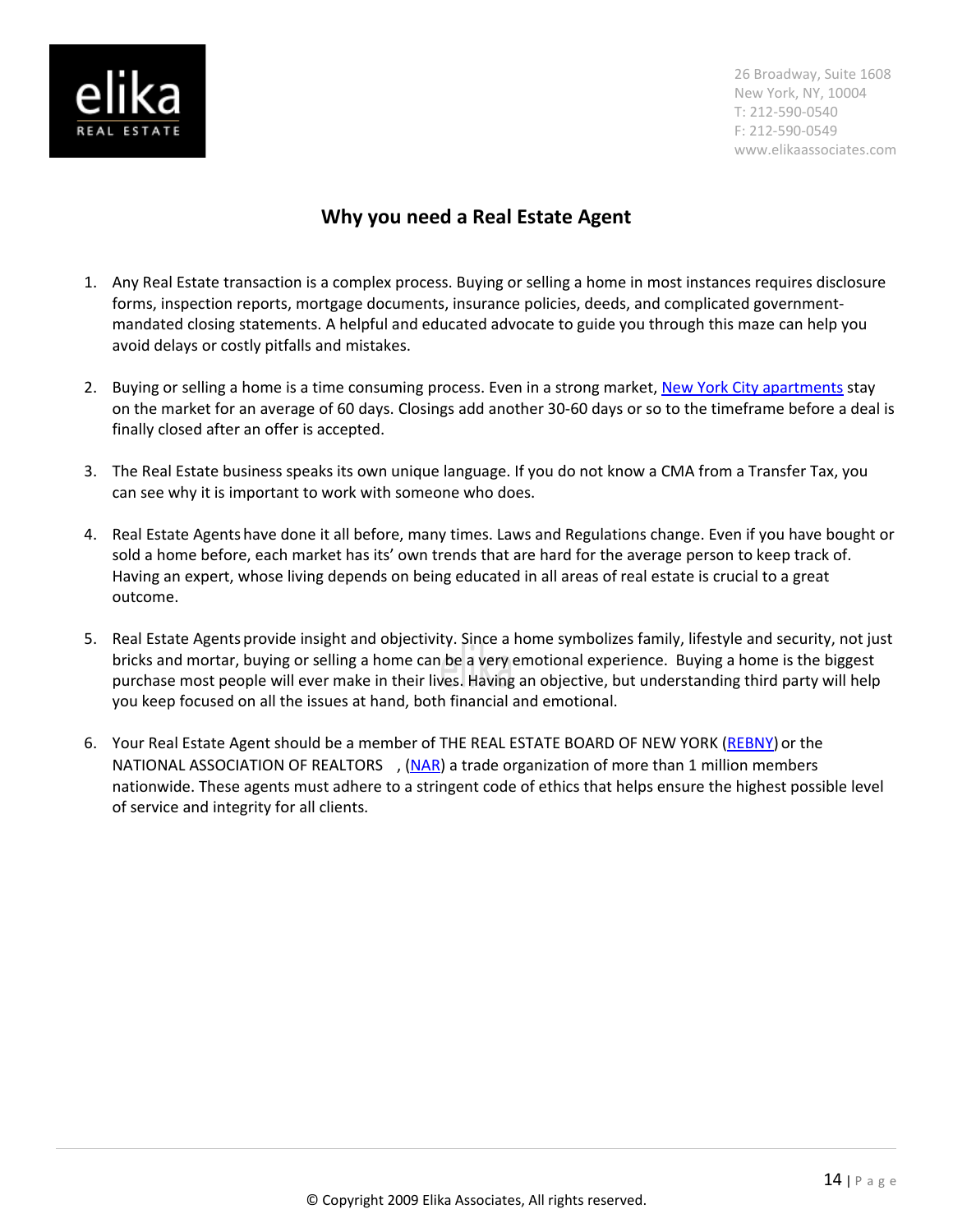

# **Questions to ask when choosing a Real Estate Agent**

- 1. How long have you been in residential real estate sales? Is this a full time career for you? (Experience is no guarantee of results but real estate, like many other professions, is mostly learnt from on the job experience).
- 2. Do you hold any Real Estate designations? (Credentials, such as ABR, GRI and CRS®, require that real estate professionals take specialized, additional real estate training and classes and are held by only about one-quarter of real estate practitioners).
- 3. Approximately how many homes did you and your company sell last year? How does that compare with other brokerages?
- 4. What is the average number of days it takes to find a home or to sell a home in this area?
- 5. How close to the original asking price did the homes you sold recently finally go for?
- 6. Do you intend to represent me exclusively, or do you often represent both the buyer and the seller in a transaction? It is legal for a single agent to act as a dual agent representing both parties in a deal , but it's vital you understand where the Real Estate Agents' obligations lie. A good practitioner will explain the agency relationship to you and describe the rights of each party. You may want to consider a specialty Real Estate Agent who represents either buyers or sellers exclusively.
- 7. Can you recommend service providers who can assist me in obtaining a mortgage, making repairs on my home and other things I need done? (Keep in mind that real estate professionals should generally recommend more than one provider and should tell you if they receive a referral from any provider).
- 8. How can you keep me informed on my transaction? Can you communicate with me via email if I am unable to speak on the phone? How often will I hear from you? Find out if the Real Estate Agent you are dealing with is willing to accommodate your needs and preferences ahead of their own.
- 9. Find out if the Real Estate Agent has testimonials from previous clients.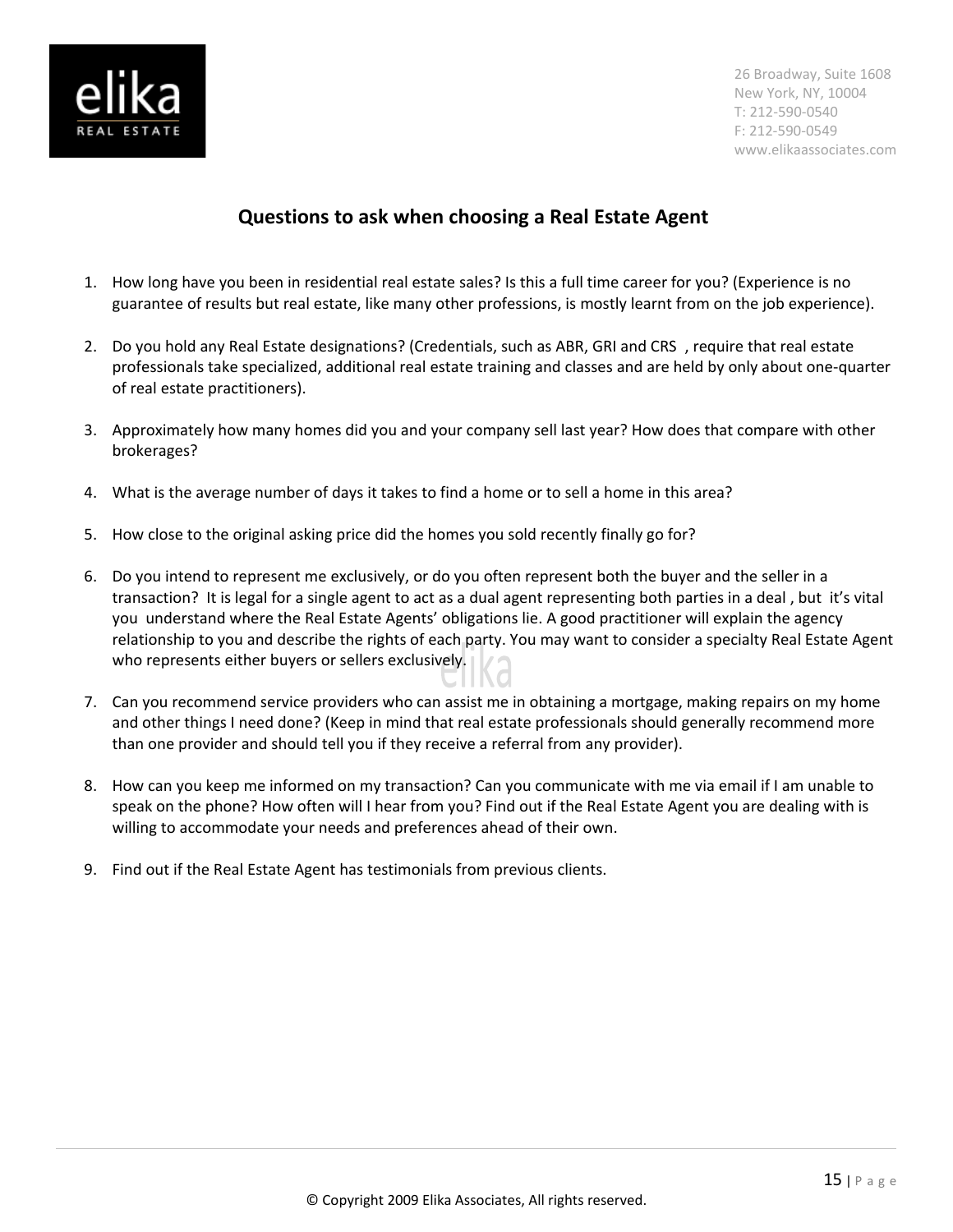

# **Preparing to purchase a Home**

- 1. Decide realistically how much you can afford. A general rule is to look at a home that is around two or three times your gross income in value.
- 2. Make a wish list of features you would prefer your home to have. Then list them according to priority.
- 3. Locate the three or four [New York City neighborhoods](http://www.elikaassociates.com/nyc-neighborhood-guide.php) you would ideally like to live in. Make sure to consider such factors such as schools, recreational facilities, area development plans and transportation.
- 4. Ensure you have enough money saved to cover both your down payment and closing costs and well as up to one year of monthly common charges and property taxes. Closing costs, including taxes, attorney's fees, and transfer fees average between three percent and six percent of the home price.
- 5. Make sure your credit is in order. Obtain a copy of your credit report from all the major credit reporting bureaus, and double check them for errors.
- 6. Determine what size mortgage you can qualify for. Take time to explore different financing options and decide what is best and realistic for you.
- 7. Organize all the documentation, such as paystubs, bank statements and identification documents that a lender will need to approve a loan for you.  $\Box$
- 8. Research any special mortgage or down payment assistance programs available in your area, to see if they may be of benefit to you.
- 9. Calculate the costs of homeownership; include property taxes, insurance, maintenance and association fees, if they apply to your chosen property.
- 10. Locate an experienced [Licensed Real Estate Buyers Agent](http://www.elikaassociates.com/new-york-city-real-estate-agents.php) who can guide you through every step of the process.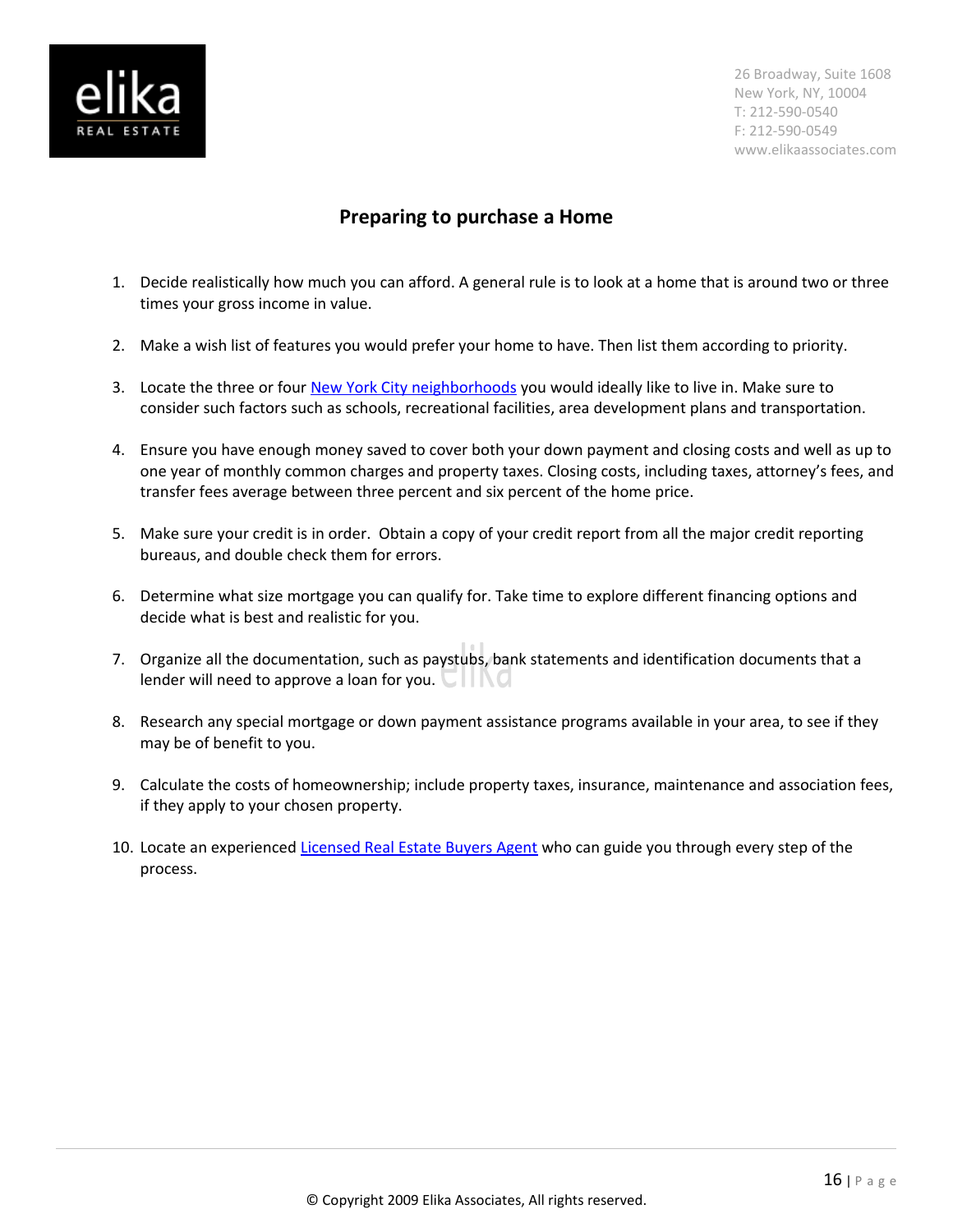# **Purchasing Timeline**

Important steps you'll take in making the purchase of you new York City home or investment. For additional information regarding the buying process [visit here.](http://www.elikaassociates.com/purchasing-process.php)

### **Mortgage Pre-Approval:** *Estimated time frame: 1 - 2 days*

It is important to understand how much you can afford to spend. Condo apartments typically require at least 10% down; co-op apartments generally require at least 20% down. Down payments can vary from building to building, 15% of Manhattan's buildings are condominium buildings and the other 85% are cooperatives.

### **Finding an apartment:** *Approximate time frame: 1-6 months*

Depending on what you are looking for, the length of your search will vary. The average buyer sees 15-20 apartments before deciding upon one.

### **Negotiation:** *Approximate time frame: 3 days to 3 weeks*

Everything is negotiable so inquiring about assessments, fixtures, floors, appliances, working fireplaces, washer dryers, etc.

### **Contract Signing:** *Approximate time frame: 1-3 weeks*

The seller's attorney draws up the contract of sale for the buyer's attorney; the buyer's attorney does 'due diligence' - reviewing minutes, financial statements of buildings etc. The buyers sign the contract and forward the contract with a 10% deposit, the sellers execute the contract. Possible contingencies: Financing, Board Approval, closing dates. The quicker the contract can be signed, the better. A contract is only binding after both parties sign..

Commitment Letter from Lender. Mortgage applications cannot be processed without an executed contract. If an apartment is being financed, the board requires a commitment letter from a lender. These letters are in most cases the last items to complete a board package/condo application.

### **Condominium Application or Board Package:** *<i>Approximate time frame: 3 - 9 weeks*

Condominiums require an application to be completed before a closing can take place. In order to review a potential purchaser, Condo applications are given to potential purchasers to fill out after a contract has been executed. If there is no financing, it generally takes about 2-4 weeks to gather the information for the condominium board application.

Coop's demand extensive information in a Board Package. Most Boards request the following detailed information: full financial disclosure with supporting documentation, employment history, current salary, personal and business references, tax returns for the previous 3 years, credit history, etc.

### **Mortgage Application:** *Approximate Time frame: 5 - 9 weeks*

17 | P a g e



26 Broadway, Suite 1608 New York, NY, 10004 T: 212-590-0540 F: 212-590-0549 www.elikaassociates.com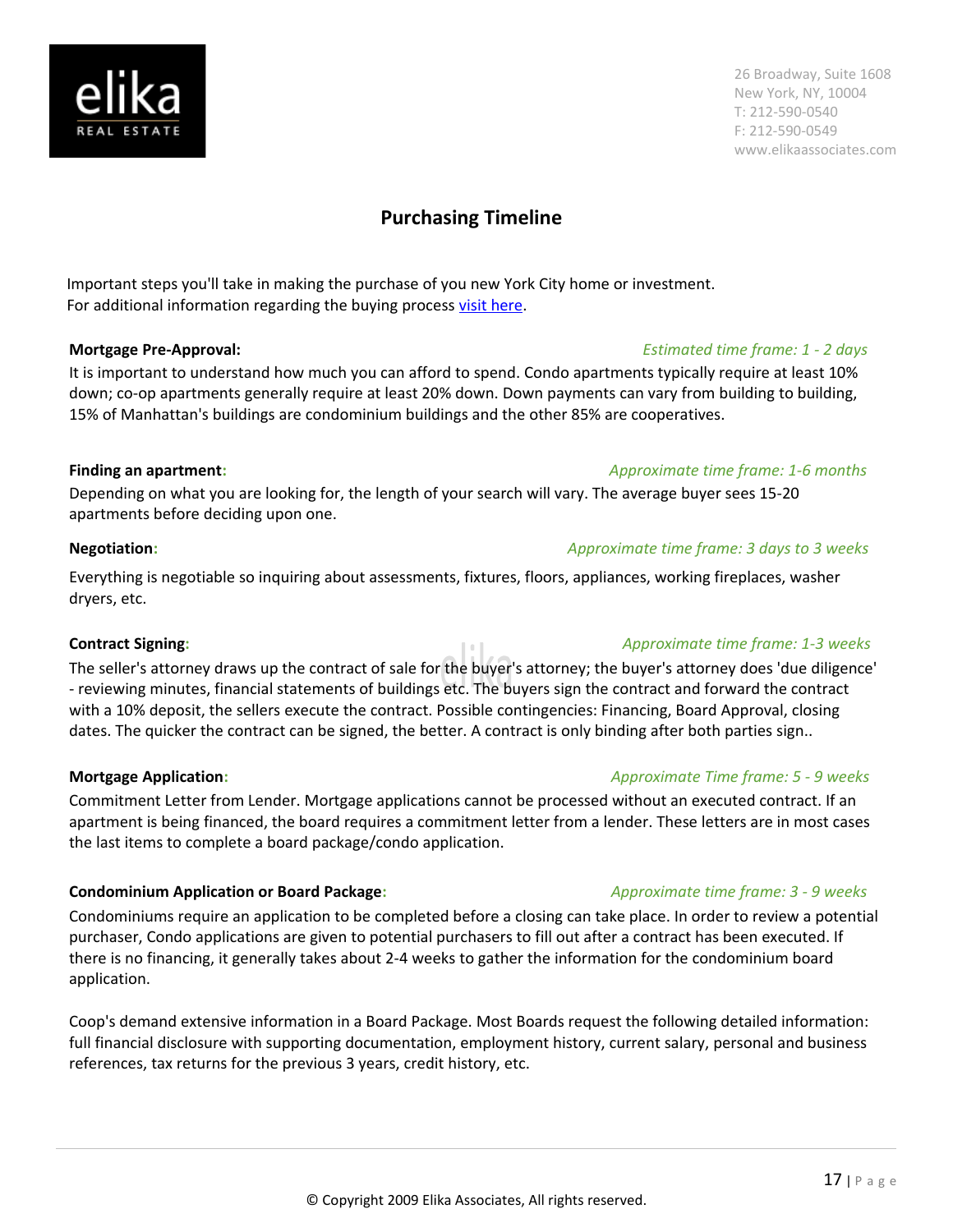# **Purchasing Timeline** *cont...*

### **Submit Condo Application or Board Package for review:** *Approximate time frame: 1-4 weeks*

After EA completes your Board package, we will forward the finalized package to the managing agent of the building. The managing agent will inspect the package to ensure it is complete. The package will then be forwarded to the Board of Director's of the Condominium. After the board reviews the application they will decide if they would like to meet the potential purchaser.

### **Co-op Board Interview:** *Approximate time frame: 30 minutes - 1 hour*

Coop Boards typically meet once a month, and some Boards do not meet in August. Every Board is different, but generally a Board Meeting will be held in the evening on a weeknight. Although a board interview may be granted, this does not guarantee board approval.

### **Board Approval:** *Typical time frame: 1 day - 1 week after board interview*

Coop Boards typically meet once a month, and some Boards do not meet in August. Every Board is different, but generally a Board Meeting will be held in the evening on a weeknight. Although a board interview may be granted, this does not guarantee board approval.

Coop Boards typically meet once a month, and some Boards do not meet in August. Every Board is different, but generally a Board Meeting will be held in the evening on a weeknight. Although a board interview may be granted, this does not guarantee board approval.

26 Broadway, Suite 1608 New York, NY, 10004 T: 212-590-0540 F: 212-590-0549 www.elikaassociates.com

### 18 | P a g e

# **Schedule a Closing:** *Typical time frame: 1-2 weeks after board approval*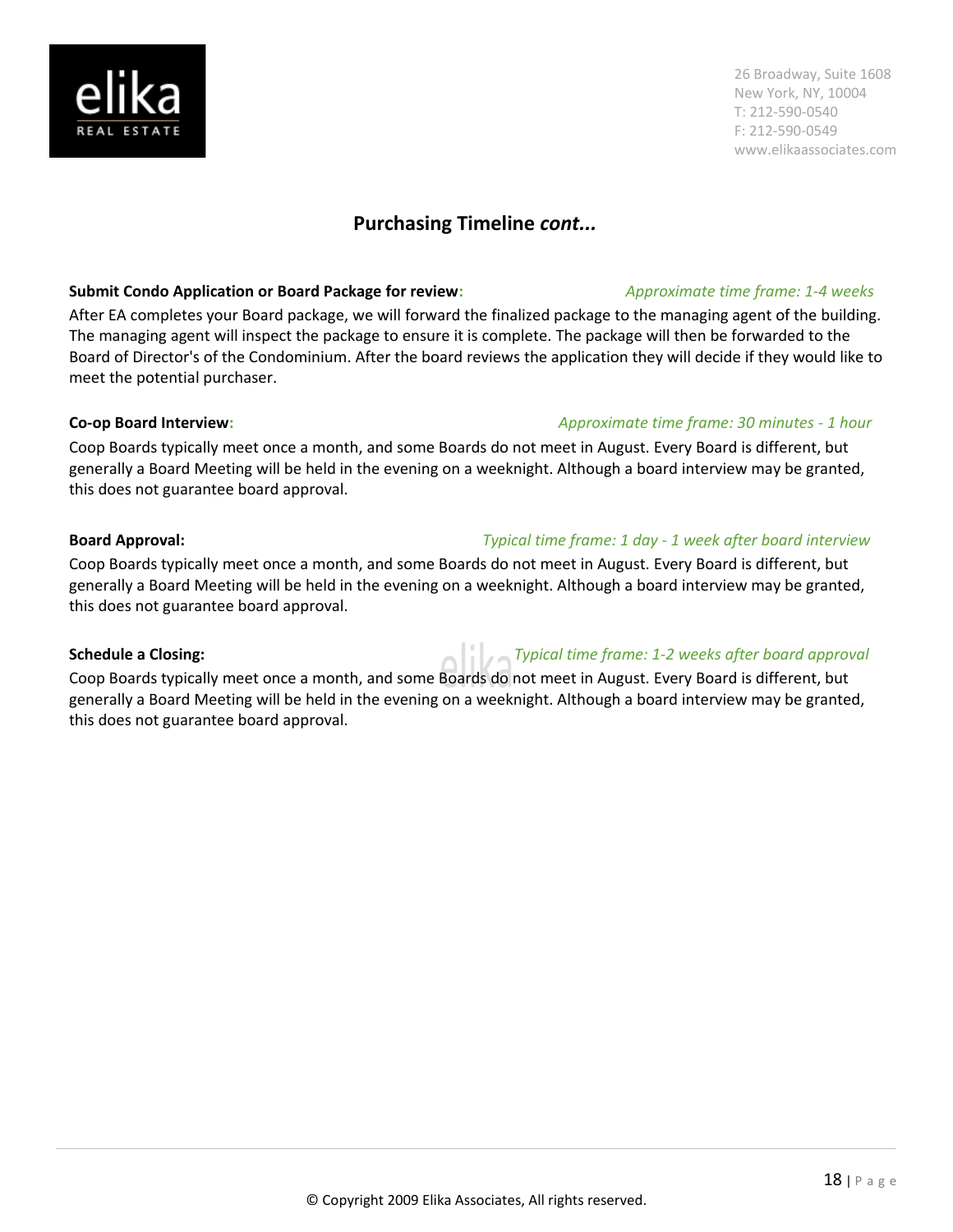

### **How much Mortgage can I afford?**

Owning a home makes great financial sense, as well as providing a solid foundation for your family's future.

This basic calculator assumes a 28 percent income tax bracket. If your bracket is higher, your savings will be too.

Rent: \_\_\_\_\_\_\_\_\_\_\_\_\_\_\_\_\_\_\_\_\_\_\_\_\_

Multiplier: X 1.32

Mortgage payment: \_\_\_\_\_\_\_\_\_\_\_\_\_\_\_\_\_\_

 Thanks to tax deductions, you can usually manage a mortgage payment—including taxes and insurance—that is approximately one-third larger than your current rental payment and end up with the same amount of income.

For more help, use Elika's (Mortgage Calculator)

### **Useful Links**

- Mortgage Rates: <http://www.elikaassociates.com/mortgage-financing.php>
- Purchase Cost Analysis: http://www.elikaassociates.com/new/calculator.php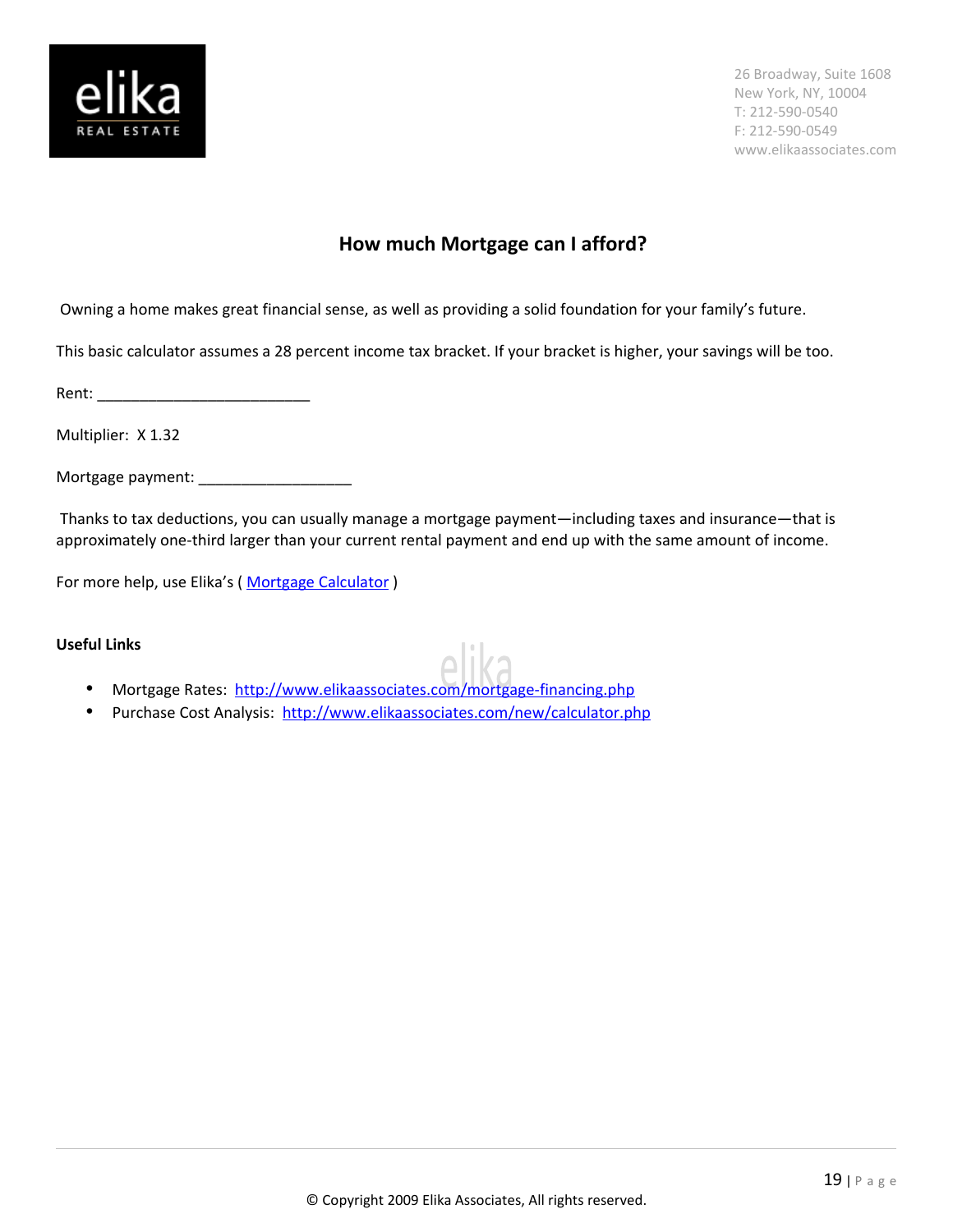

# **Common first time buyer mistakes**

- 1. Failing to shop around for a lender and missing out on the best possible deal available.
- 2. Failing to come to a timely decision on an offer and losing the property to someone else.
- 3. Trying to cut costs by going it alone and failing to find the right real estate agent that could have helped every step of the way in the home buying process.
- 4. Not knowing how to make the offer attractive to a seller.
- 5. Failing to consider resale value before they buy. The average first-time buyer only stays in that first property for four years.

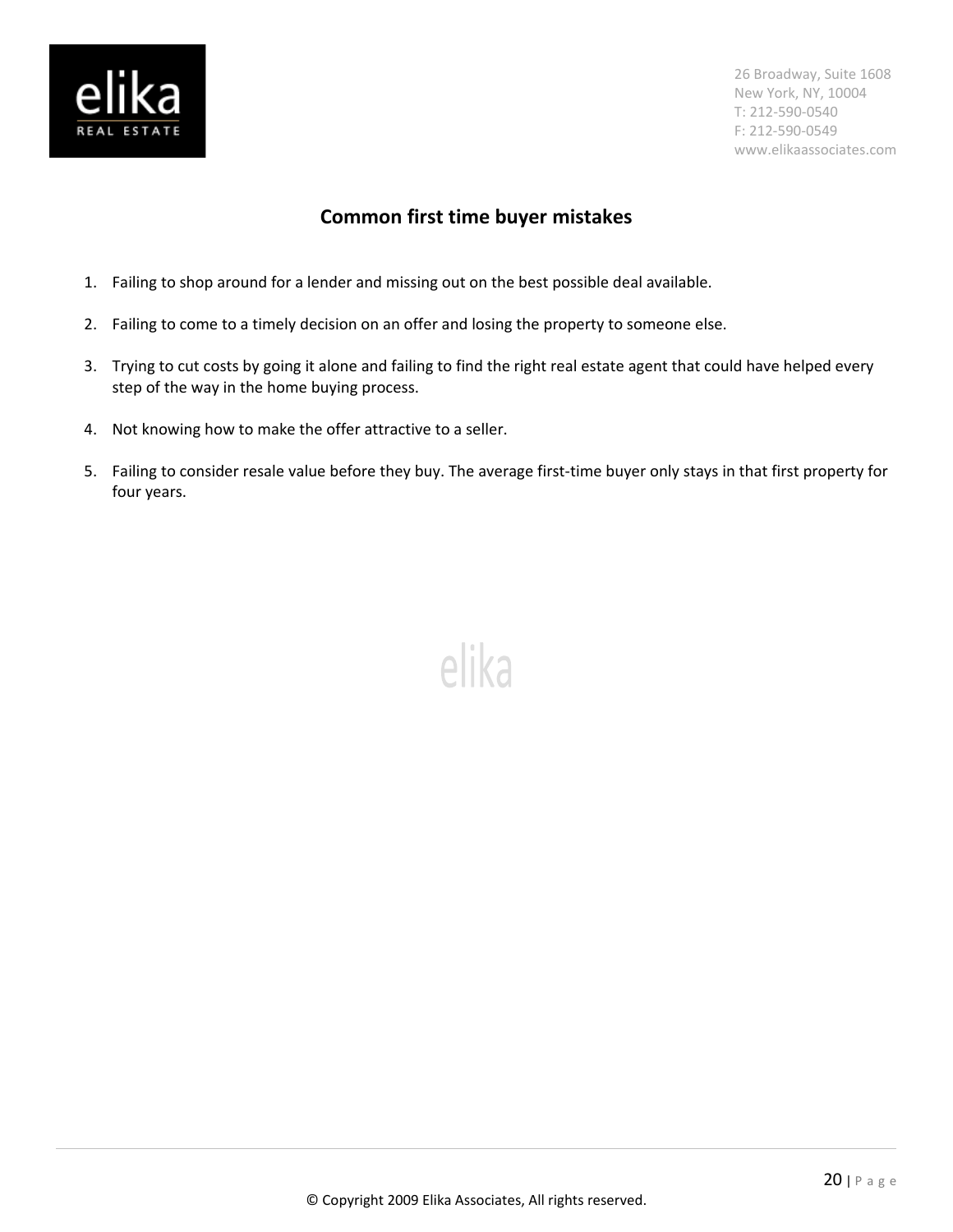

# **How hi-tech is the property?**

If the latest technology options are an important consideration in choosing your new home, add the following to your buyer's checklist;

- 1. Is the home equipped with the right jacks for Internet access and Cable TV?
- 2. Does the home have enough telephone jacks already in place?
- 3. Is the apartment prewired for a home theater system?
- 4. Is the wiring already in place for DSL or Cable Internet Access?
- 5. Is the heating system multizone? Are both heat and cooling features in place?
- 6. Does the apartment have multi-room lighting controls, window-covering controls, or other home automation features?
- 7. Is the home wired with multi-purpose in-wall wiring that allows for re-configurations to update services as technology changes?

Visit the Consumer Electronics Association ([http://www.ce.org/Press/CEA\\_Pubs/2118.asp](http://www.ce.org/Press/CEA_Pubs/2118.asp)) for a complete Tech Home ™ Rating Checklist.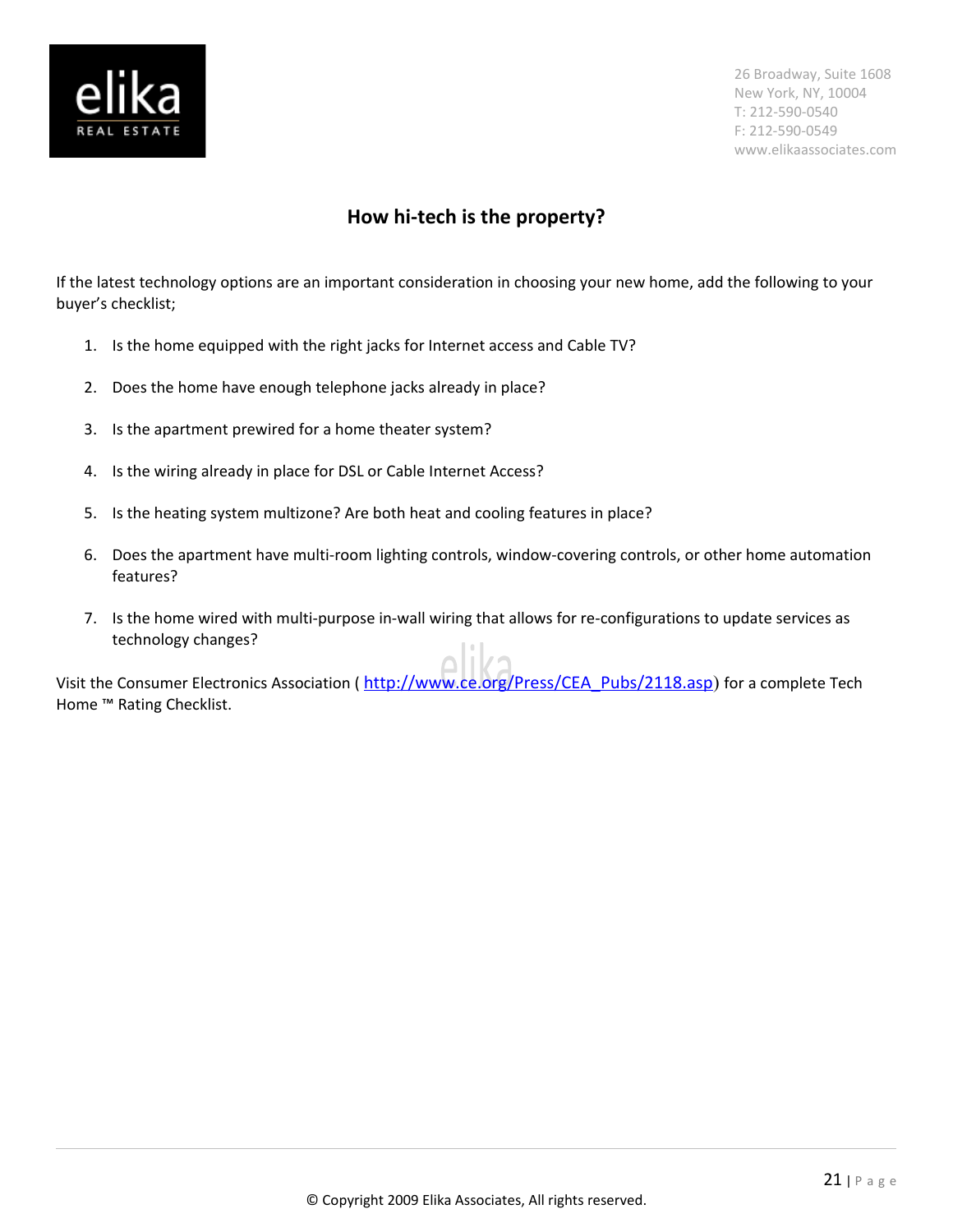

# **How comprehensive is your Home Warranty?**

Check any home warranty policy to determine which of the following items are covered. Also check whether the policy will cover the full replacement cost of these items;

- **-** Dishwasher
- Stove/Cook top/Ovens
- **■** Microwave
- **Refrigerator**
- Washer/Dryer
- **Air Conditioning**
- **-** Heating System

elika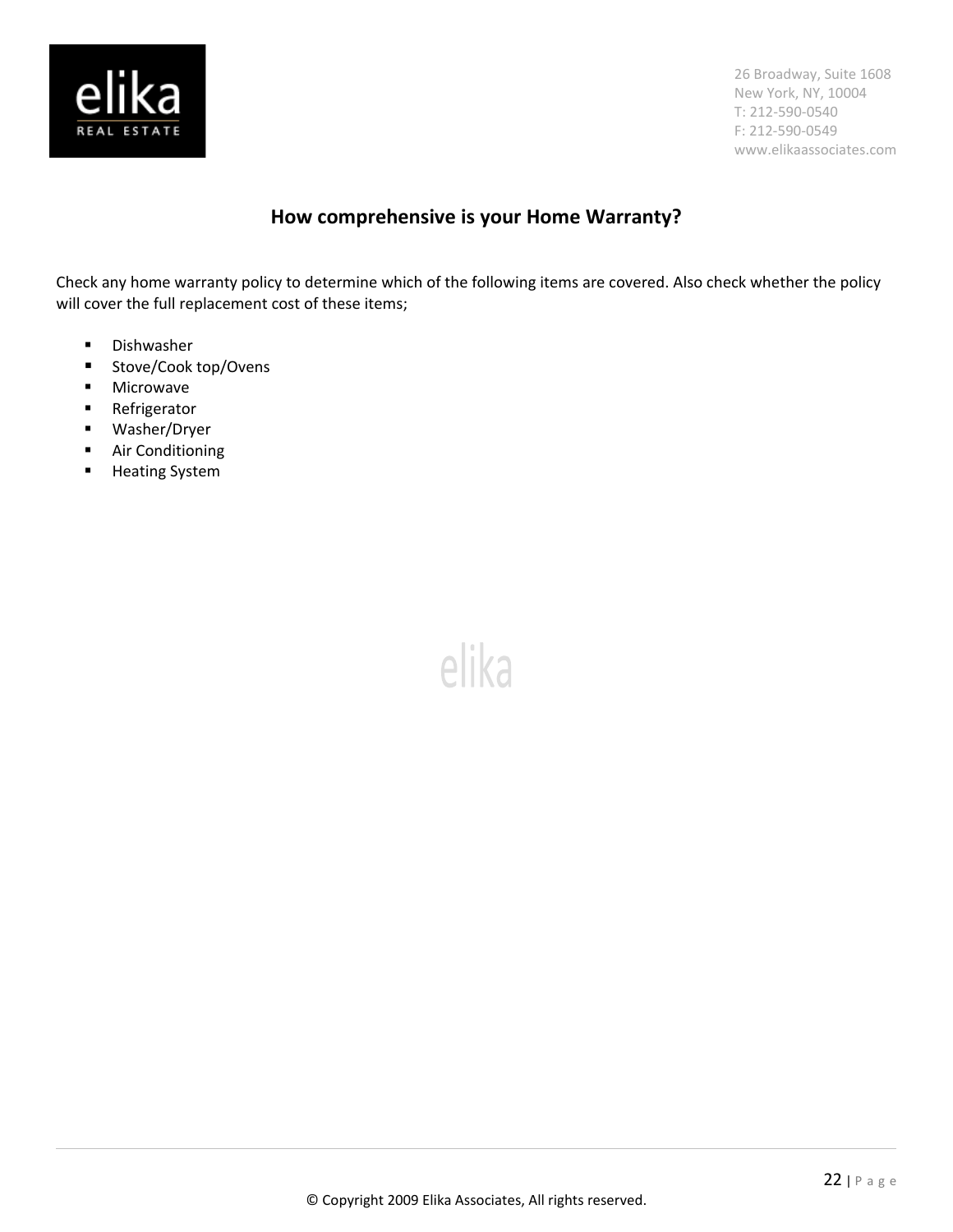

# **10 Questions to ask the Condo Board**

Before you buy, contact the condo board with the following questions. This will also help you learn how responsive and organized its members are.

- 1. What percentage of units is owner-occupied? What percentage is rented out to tenants? Usually, the higher the percentage of owner-occupied units, the more marketable the units will be at the time of resale.
- 2. What bylaws and restrictions govern the property? What grandfather clauses are in place? You may find, for instance, that those who buy a property after a certain date can't rent out their units, but buyers who bought earlier can. Obtain a copy of the bylaws and it is advisable to have an attorney review property documents, including the master deed.
- 3. How much money does the association keep in reserve? How is that being invested?
- 4. Are association assessments keeping pace with the annual rate of inflation? Good boards raise assessments a certain percentage each year to build reserves to fund future repairs. To determine if the assessment is reasonable, compare the rate to others in the area.
- 5. What does and doesn't the assessment cover eg: common area maintenance, recreational facilities, trash collection and snow removal?
- 6. What special assessments have been mandated in the past five years? How much was each owner responsible for? Some assessments are unavoidable but repeated, expensive assessments could be a red flag about the condition of the building or the board's general financial policies.
- 7. What is the building's turnover rate?
- 8. Is the building involved in any litigation? If the developers or homeowners are involved in a lawsuit, reserves can be depleted.
- 9. Is the developer reputable? Find out what other projects the developer has worked on and visit one if you can. Request an engineer's report for developments that have been re converted from other uses, to determine what shape the building is in. If the roof, windows and bricks aren't in good repair, they become your problem once you buy.
- 10. Are there multiple associations involved in the property? In some large developments, umbrella associations, as well as the smaller association into which you're buying, may require separate assessments.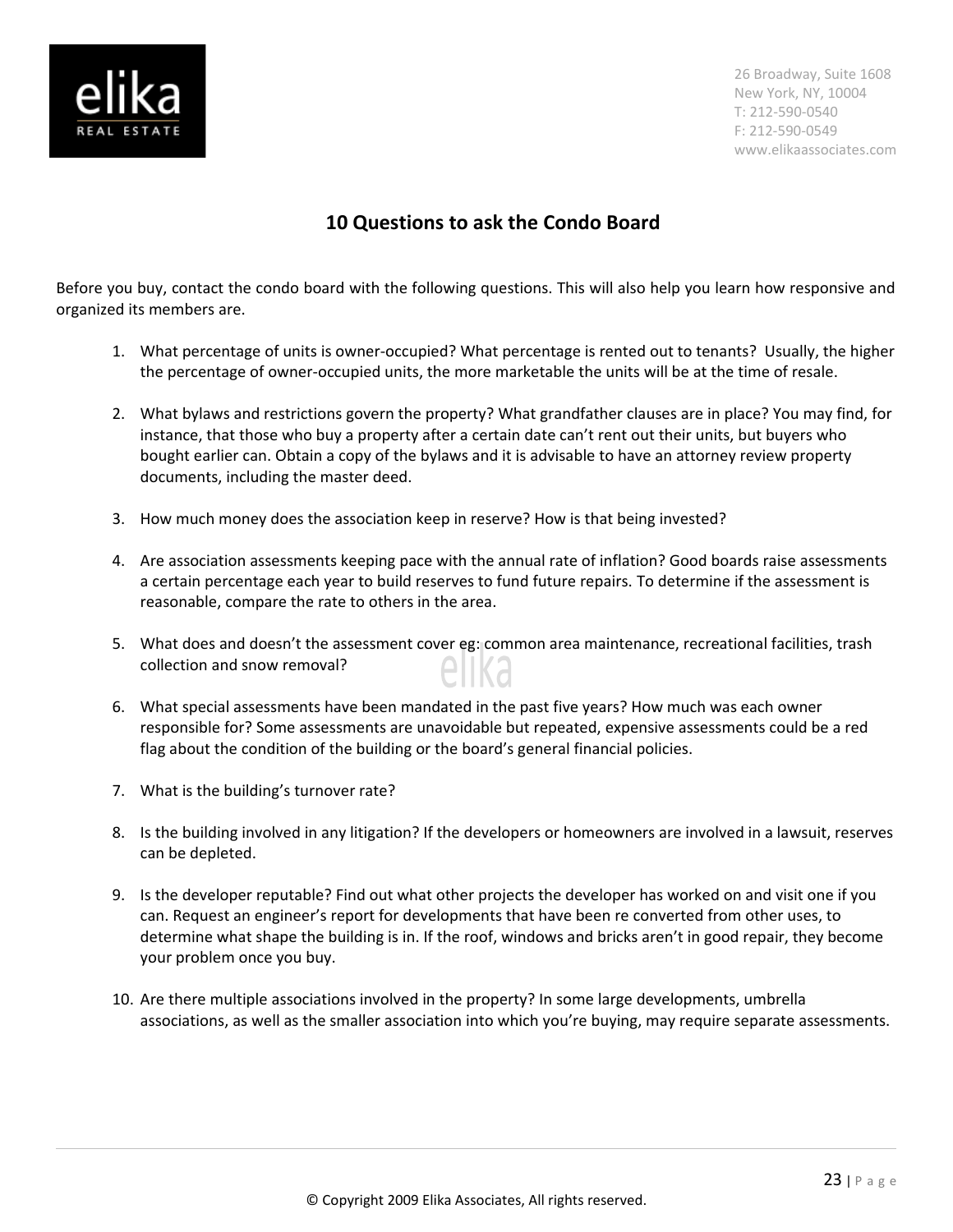

# **10 Questions to ask your Lender**

- 1. What loan products do you offer?
- 2. Which type of mortgage plan do you feel would be best for me and why?
- 3. Are your rates, terms, fees and closing costs negotiable?
- 4. Will I be required to buy private mortgage insurance? If so, how much will it cost and how long must I carry it? NOTE: Private mortgage insurance is usually required if you make less than a 20 percent down payment, but most lenders will let you discontinue the policy when you've acquired a certain amount of equity by paying down the loan.
- 5. Does your bank service the loan, or is it done through a third party?
- 6. What are your escrow requirements?
- 7. How long is your loan lock-in period (the time that the quoted interest rate would be honored)? Will I be able to obtain a lower rate if they drop during this period?
- 8. How long can I expect the loan process to take?
- 9. How long does it typically take to close a loan?
- 10. Am I going to be charged a fee or penalty for prepaying the loan?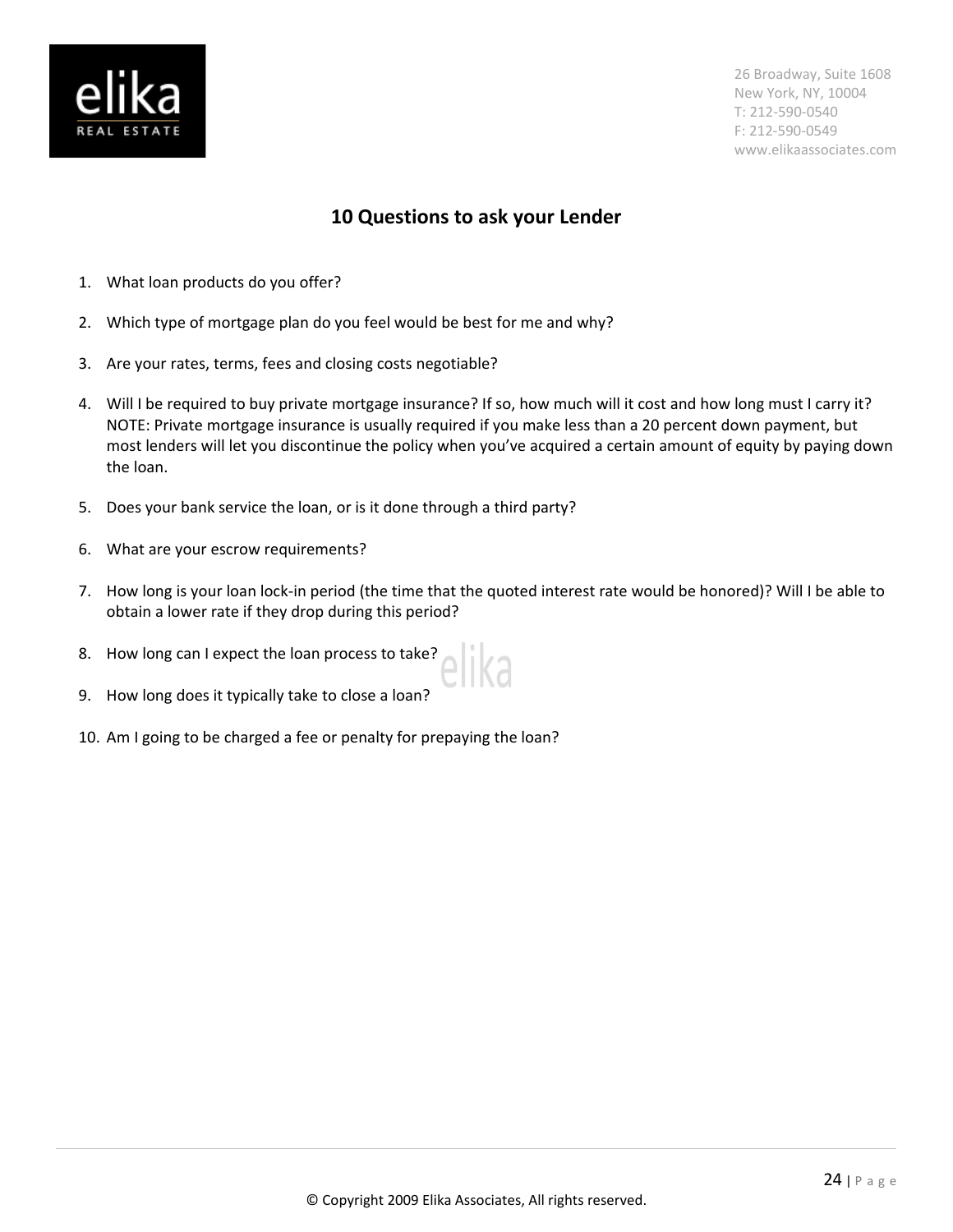

### **10 things a lender will need from you**

- 1. W-2 forms for at least the last two years for everybody who intends to appear on the loan (1099s if you are self employed).
- 2. Copies of at least one month's paystubs from each person signing the loan.
- 3. Copies of four months of bank statements, both checking and savings.
- 4. Copies of personal tax forms for the last two to three years.
- 5. Copies of brokerage account statements for two to four months, as well as a list of any other major assets of value e.g. stocks or bonds not held in a brokerage account.
- 6. Copies of your most recent 401(k) or other retirement account statement.
- 7. Documentation to verify additional income, such as pensions or child support.
- 8. Account numbers of and documentation of the outstanding balances on all your credit cards.
- 9. Lender, loan number and amount still owing on other installment loans such as student or car loans.
- 10. The full addresses of where you have resided for the last five to seven years, with names of landlords, if applicable.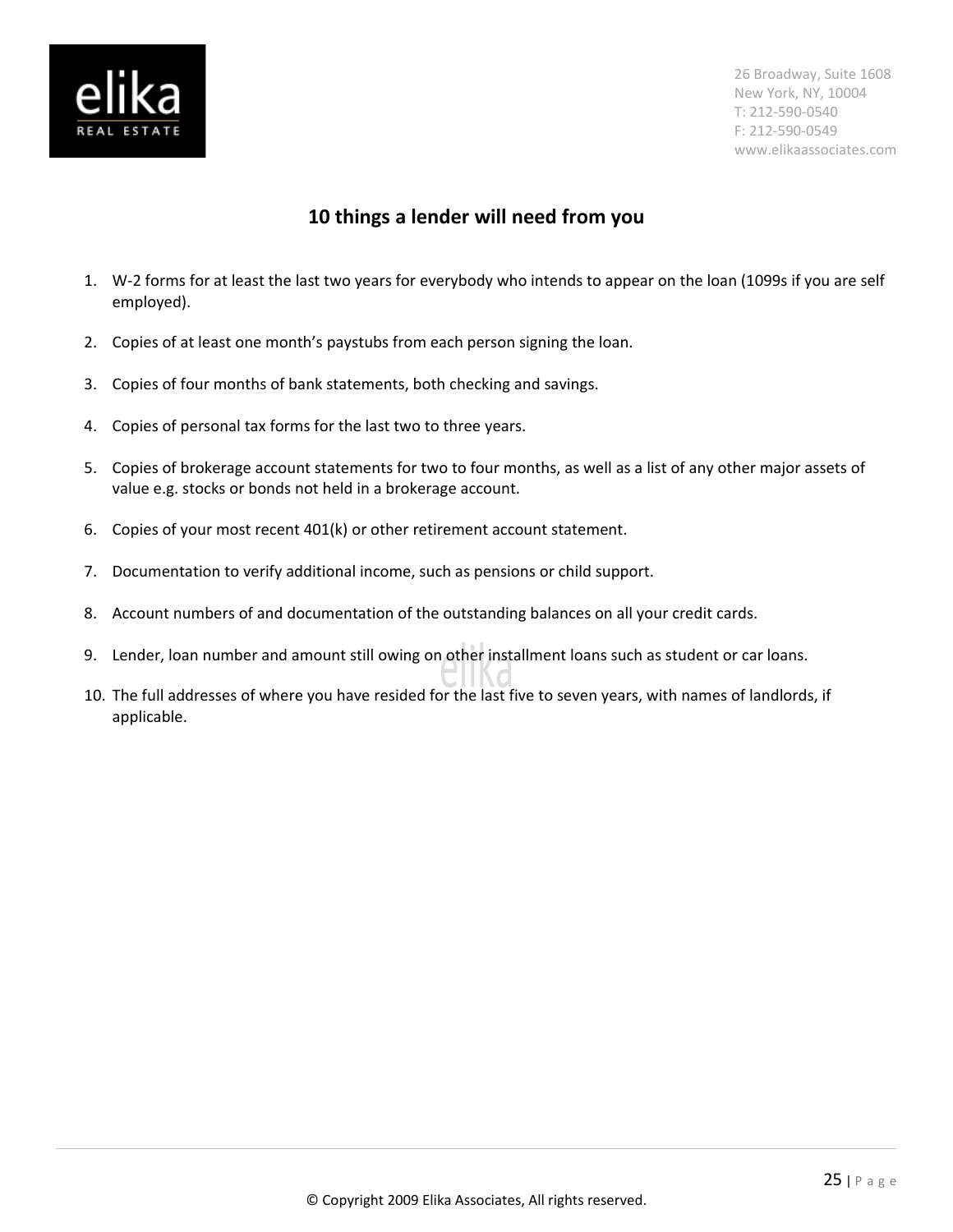

### **Alternative ways to afford a Home**

If your income and savings are making home buying a challenge, consider these options;

- 1. Investigate local, state and national down payment assistance programs. These programs give loans or grants to cover all or part of your required down payment. National programs include the Nehemiah program (http://www.getdownpayment.com) and the American Dream Down Payment Fund from the U.S. Department of Housing and Urban Development (http://www.hud.gov).
- 2. Ask the seller to provide financing. In some cases, sellers may be willing to finance all or a part of the purchase price of the home and let you repay them gradually, just as you would a traditional mortgage.
- 3. Consider a shared-appreciation, or shared equity arrangement. Under this arrangement, your family, friends or even a third-party buys a portion of the home and thus would share in any appreciation when the home is sold. The main owner/occupant usually pays the mortgage, property taxes and maintenance costs, but all the investors' names are usually on the mortgage. There are companies that can help you find such an investor if your family can't participate.
- 4. Ask for help from your family. Maybe a family member would be willing to loan you money for the down payment or act as a cosigner for the mortgage. Lenders often prefer to have a cosigner if you have a limited credit history.
- 5. Lease with the option to buy. Renting a home for a year or more will give you the chance to save more money toward your down payment. In many instances, property owners will apply some of the rental amount paid toward the purchase price. You usually have to pay a small, nonrefundable option fee to the owner.
- 6. See if you can qualify for a short-term second mortgage to give you the money to make a higher down payment. This may only be possible if you have a good income and carry very little additional debt.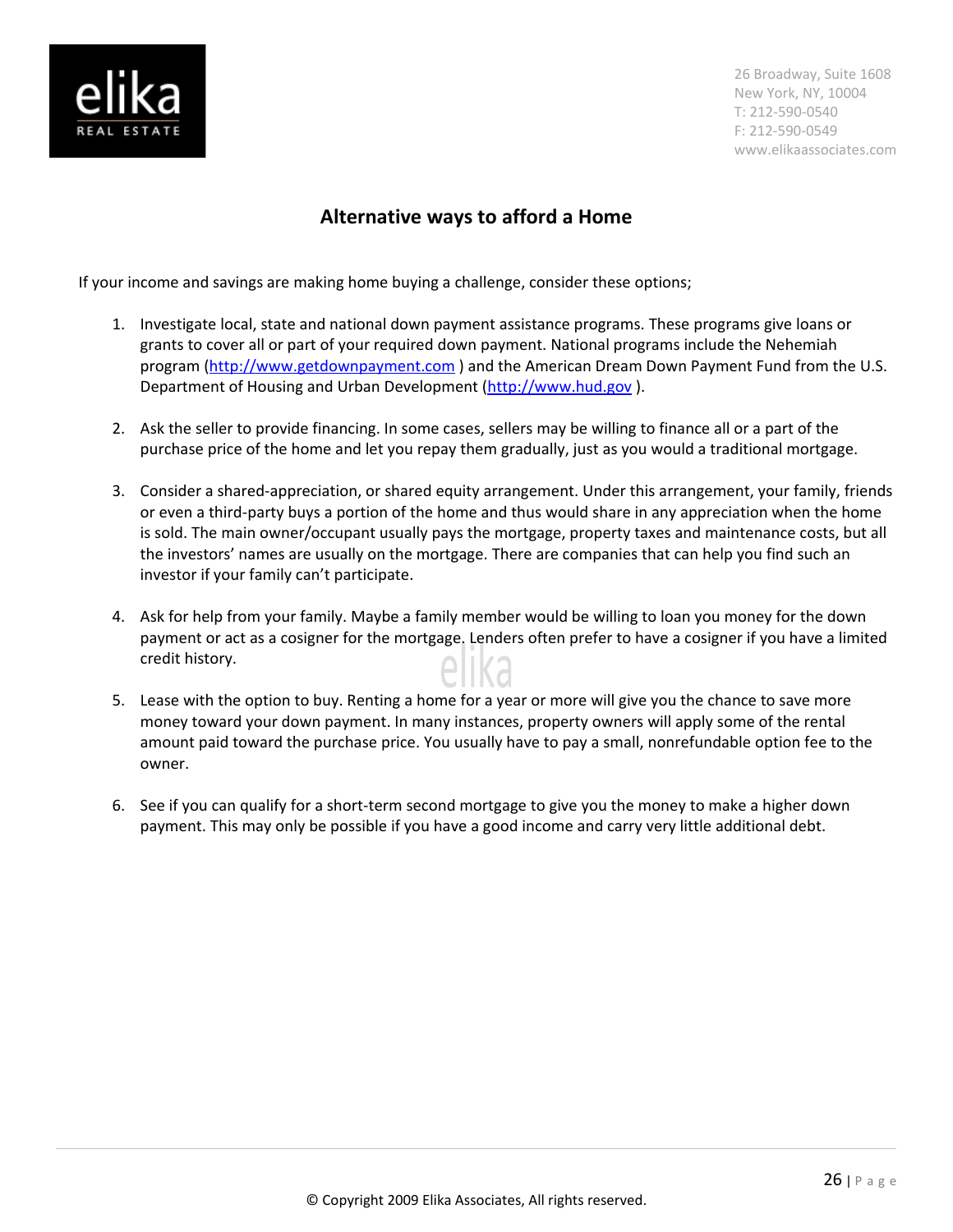

# **Variables that will affect your Loan**

- **Mortgage term**. Mortgages are available in 7, 15, 20, or 30 year terms. The longer term mortgages mean a lower monthly payment, but the longer the term the more interest you will pay.
- **Fixed or adjustable interest rates**. A fixed rate allows you to lock in a low rate for as long as you hold the mortgage and is usually a good choice if interest rates are low. An adjustable-rate mortgage (ARM) is designed so that mortgage rates will rise as interest rates increase; however they usually offer a lower rate in the first years of the mortgage. ARMs also usually have a limit as to how much the interest rate can be increased and how frequently they can be raised. ARMs are a good choice when interest rates are high or when you expect your income to grow significantly in the coming years.
- **Interest only mortgages**. Interest only mortgages offer low interest rates for a short period of time—often three to seven years. Payments usually cover only the interest, so the principal owed is not reduced. However, this type of loan may be a good choice if you think you will sell your home in a few years.
- **Government-backed loans**. Government-backed loans, sponsored by agencies such as the Federal Housing Administration (www.fha.gov) or the U.S. Department of Veterans Affairs (www.va.gov), offer special terms, including lower down payments or reduced interest rates to qualified buyers.

Slight variations in interest rates, loan amounts and terms can significantly affect your monthly payment. For help in determining how much your monthly payment will be for various loan amounts contact your local Mortgage Broker or Loan Officer.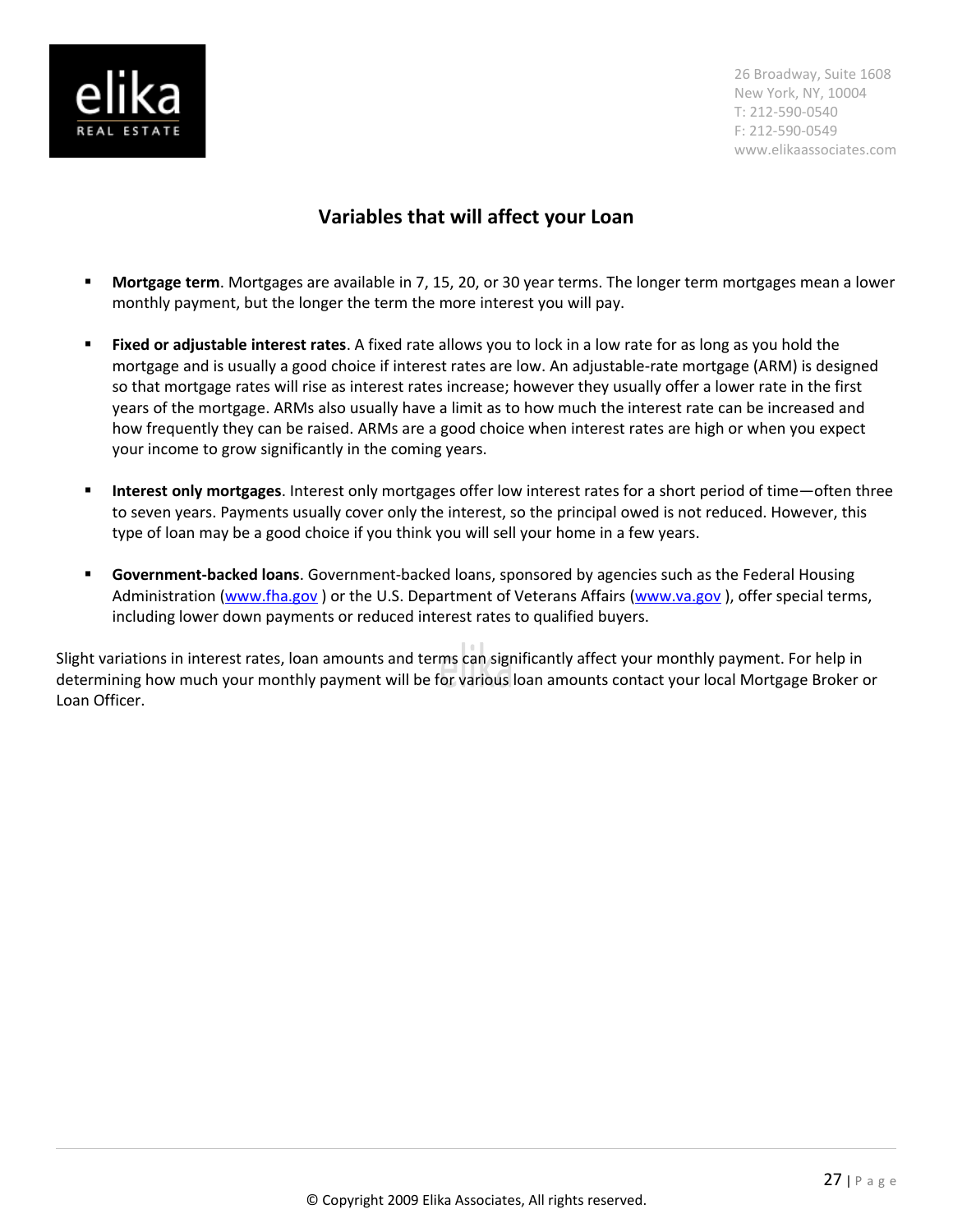

### **Understanding Homeowners Insurance**

- 1. **Beware of coverage exclusions.** Most insurance policies do not usually cover flood or earthquake damage as a standard item. Normally, you would have to buy separate insurance to cover weather related incidents such as these.
- 2. **Know the dollar limitations**. Even if you are covered for a risk, there very well may be a limit on just how much the insurer will pay. For instance, many policies limit the amount paid for stolen jewelry unless items are insured separately.
- 3. **Know what replacement cost means**. If your [New York City Apartment](http://www.elikaassociates.com/) is destroyed you'll receive money to replace it only to the maximum of your coverage, so be sure you have enough. This means that if your home is insured for \$550,000 and it costs \$680,000 to replace it, you would still only receive \$550,000.
- 4. **Understand actual cash value**. If you choose not to replace your home if it is destroyed, you'll receive replacement cost, less depreciation. This is called actual cash value.
- 5. **Understand liability**. Your homeowners insurance covers you for accidents that happen to other people on your property, including medical care, court costs and awards by the court. However, there is usually an upper limit to the amount of coverage provided. Discuss with an insurance agent how much coverage you really need.

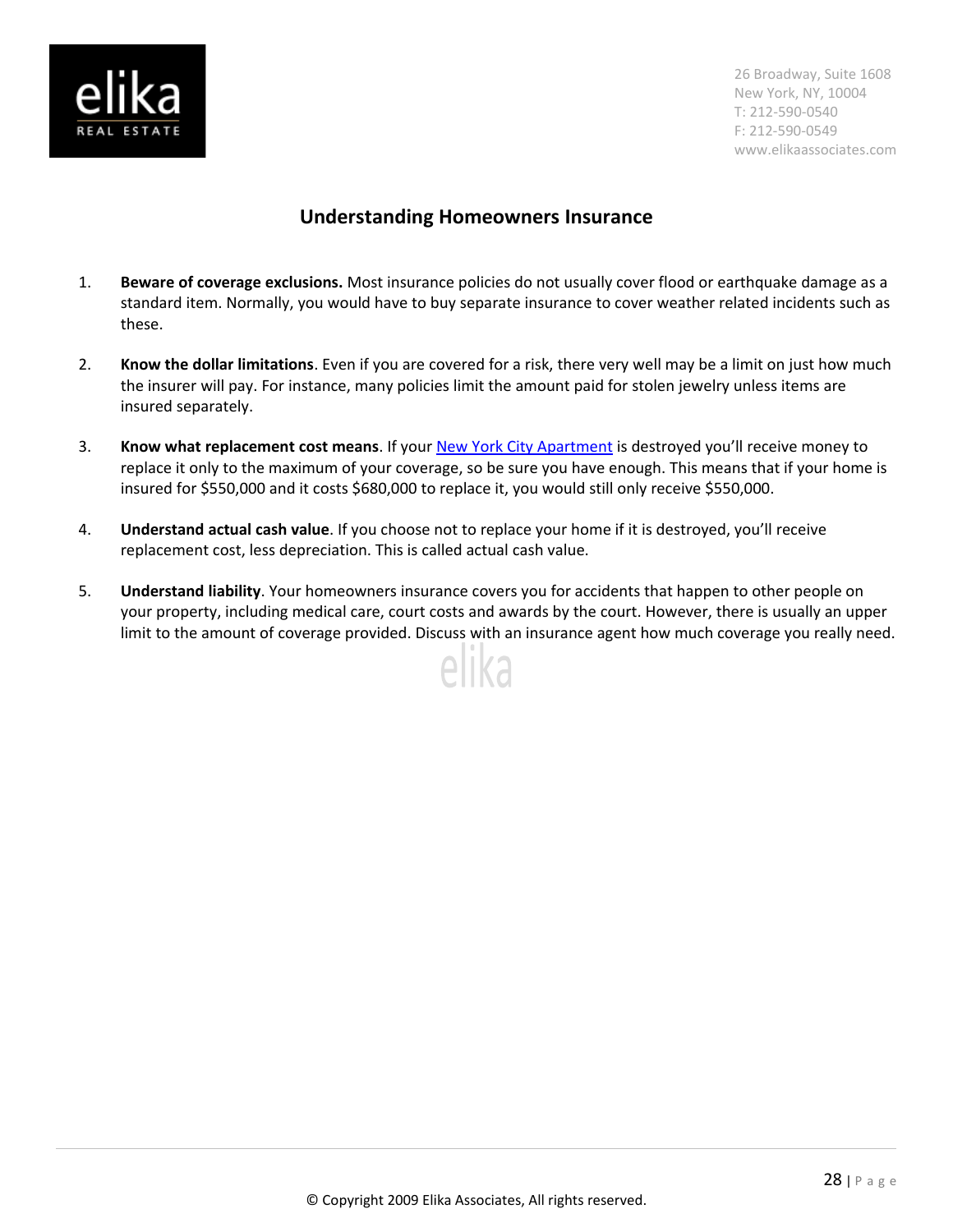

### **How to lower your Homeowners insurance costs**

- 1. **Carry a higher deductible**. If you can afford to pay more towards a loss that occurs, your monthly premium will be lower.
- 2. **Use the same company to insure your home and your auto.** This will usually qualify you for a discount. Just make sure that the savings really yields the lowest price.
- 3. **Carry enough insurance**. Remember, you're covering replacement cost not market value if your home is destroyed.
- 4. **Research other discounts**. For example, retirees who are home more than working people may qualify for a discount on theft insurance.
- 5. **Stick with the same Insurer**. Especially in today's tight insurance market, your current vendor is more likely to give you a good price.
- 6. **Use your professional or social affiliations.** Some associations, alumni groups and corporations offer lower insurance rates to their affiliates.
- 7. **Review your insurance policies every year**. Some items may have depreciated in value and may not need as much coverage. N O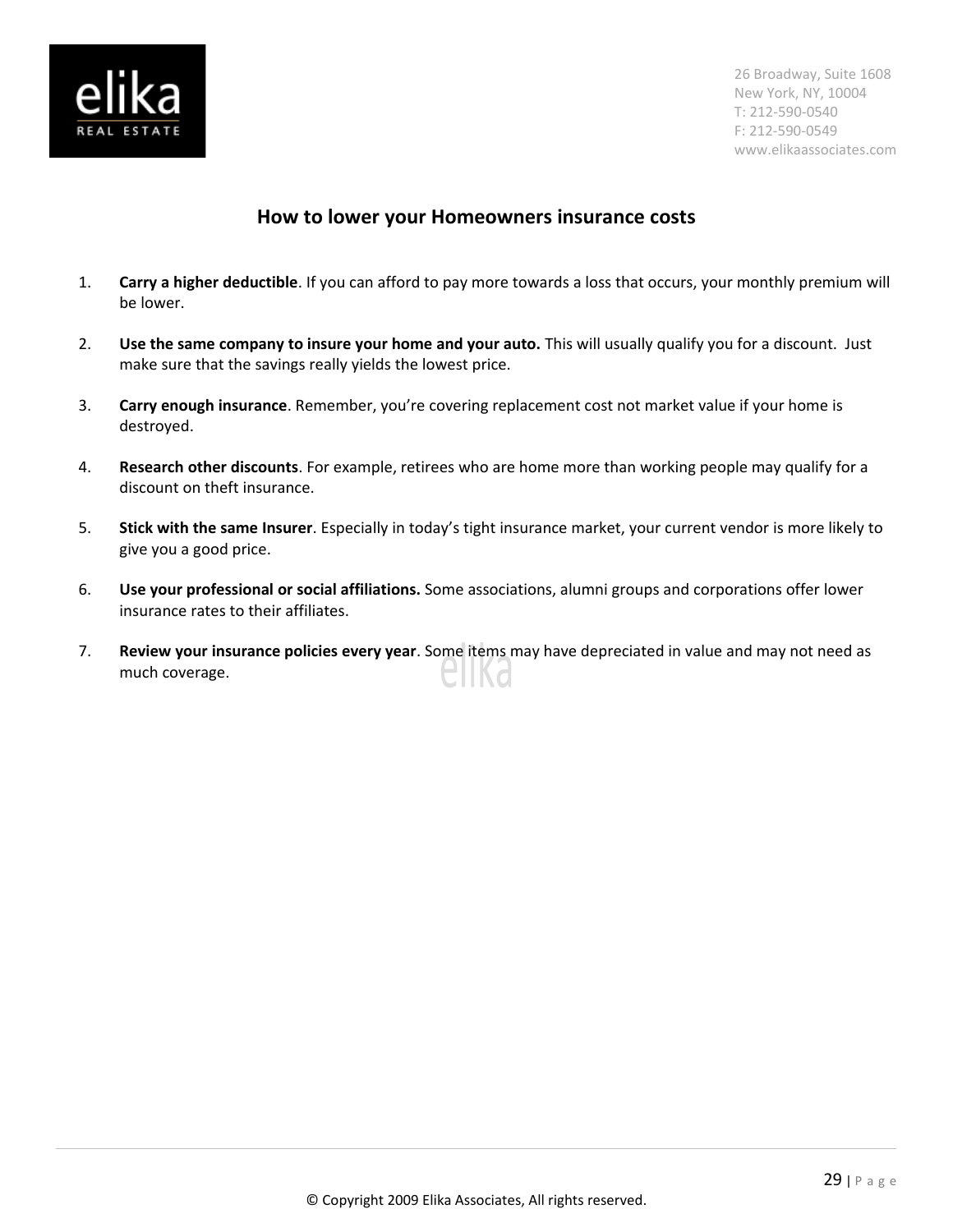

# **Understanding Title Insurance**

- 1. This insurance protects your ownership rights to your home both from fraudulent claims against your ownership and from mistakes made in earlier sales, such as a mistake in the spelling of a person's name or an inaccurate description of the home.
- 2. It is a one time expense, based usually on the purchase price of the property.
- 3. Typically, it is an expense paid for by the Buyer.
- 4. Your lender will probably require a lender policy, to protect their interests in the property as well as the owner title policy, which protects yours.
- 5. You may receive a discount on premiums if the home has been resold within the last few years as not as much work will be required to check the title. Check with the title search company if such a discount is available to you.

elika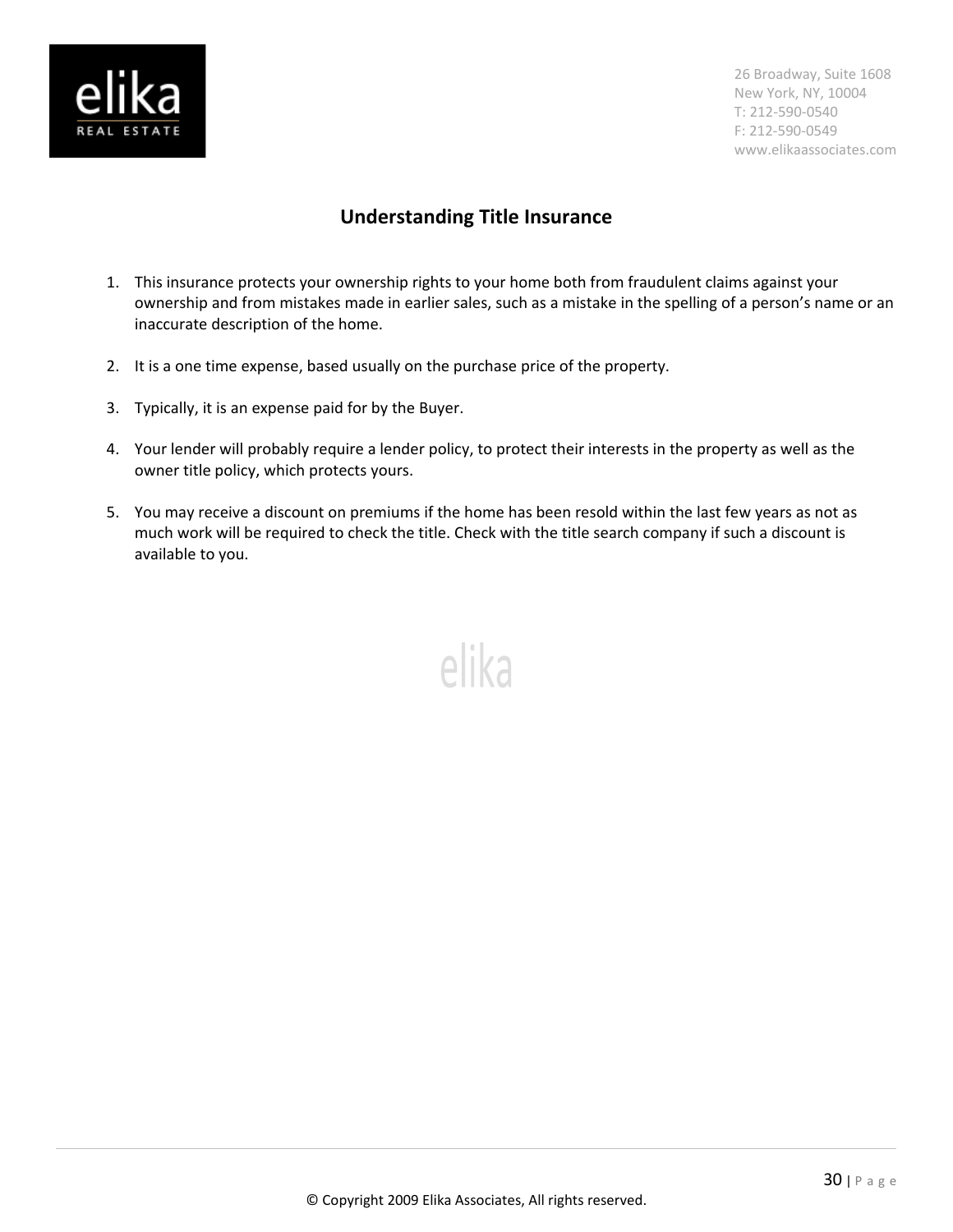

### **Negotiating**

Knowledge is power. Negotiate to close a deal not kill it. Firstly you must do your research and pull comparables within a one mile area specific to the type of property you plan to purchase. Run a search on comparable properties sold within the last 6 months to establish a negotiation value. Much of the offer will also depend on current and local market conditions, interest rates, cash or financing and overall sentiment.

### **Tips:**

- Find out the sellers reason for selling
- Analyze the condition of the property.
- Research and Analyze comparables.
- Submit an offer letter.
- Once the seller responds submit your counter offer. Be flexibility in achieving a deal.
- All changes in price need to be documented and disclosed to your attorney immediately.
- Keep a detailed record or any and all changes.

Negotiating will not always be possible however there is no harm in trying especially in today's market.

elika

### **Important Tips**

- You make money when you purchase real estate for the right price
- Find common ground with the other side
- Be a nice person to deal with
- Use low-ball offers cautiously
- Use facts to support your negotiations

### **Useful Links:**

ACRIS – New York City Property Records:<http://www.nyc.gov/html/dof/html/jump/acris.shtml>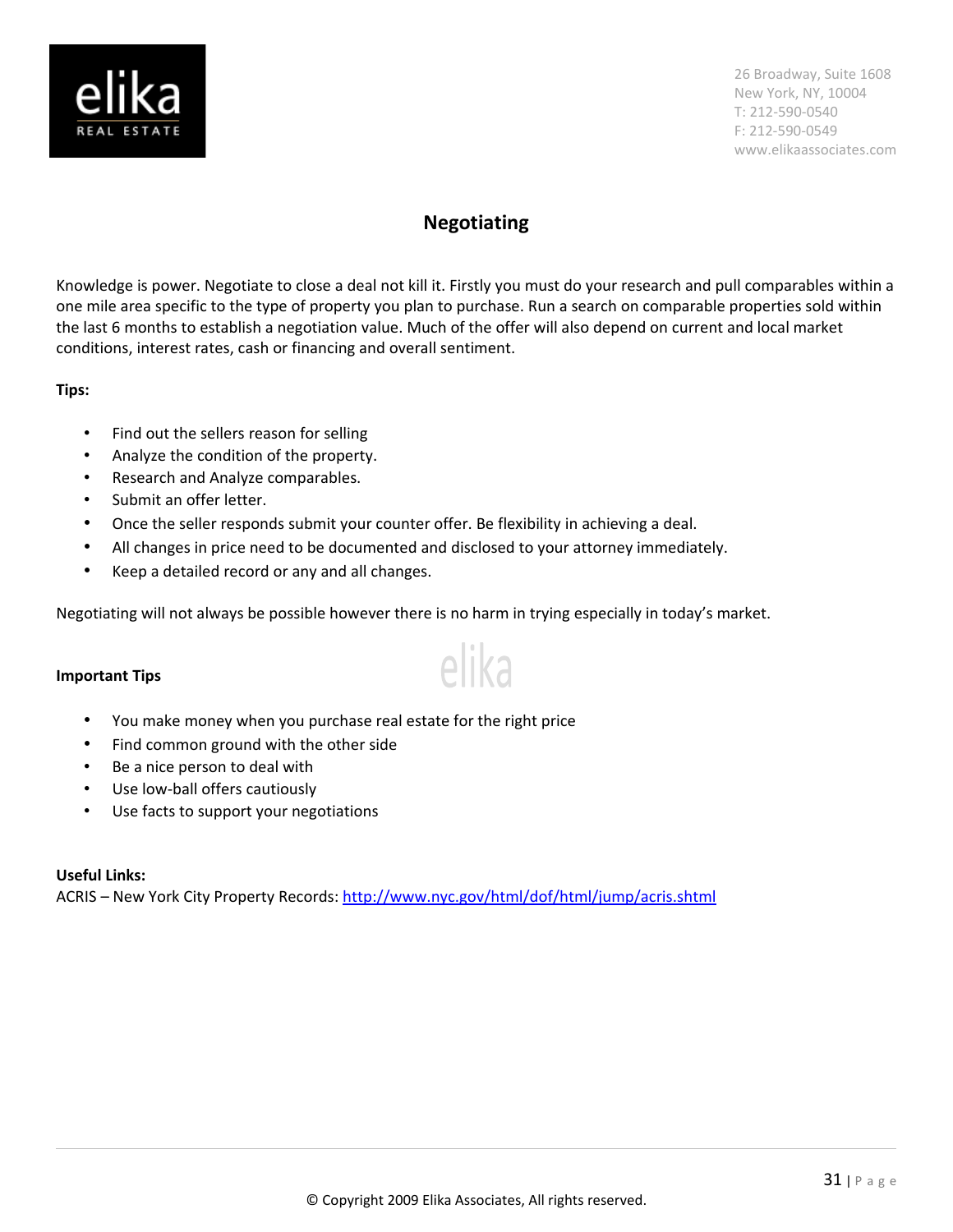

# **What to lookout for on your final walk-through**

elika

- Any repairs you asked for have been made. Ask for copies of all bills and any related warranties
- Everything that was included in the sales agreement is still there, such as furnishings and appliances
- **All the included appliances are functioning**
- **The heating system and hot water heaters are functioning**
- **-** HVAC is working
- **Instruction books and warranties on appliances and fixtures are there**
- All personal items of the sellers and all debris has been removed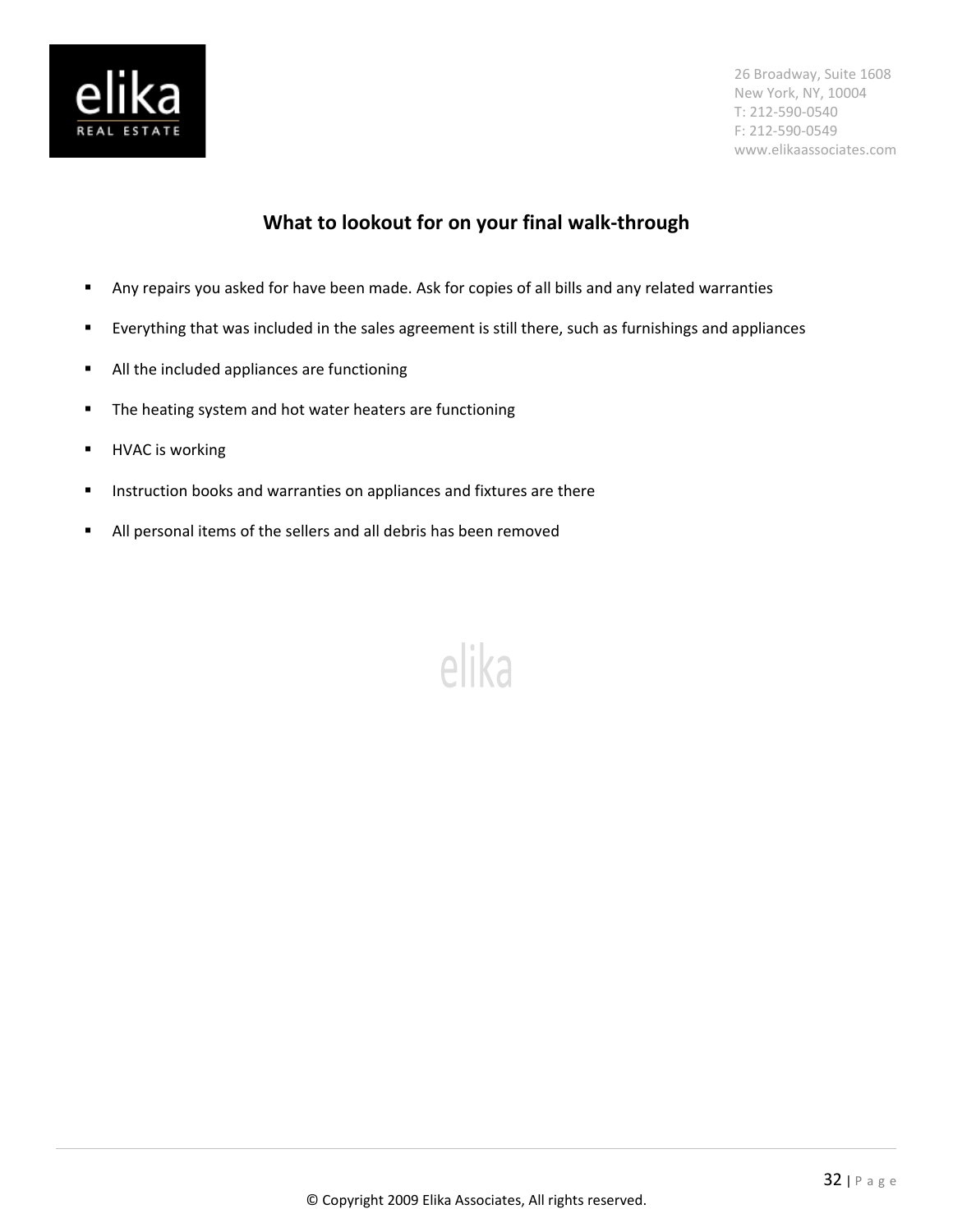

# **Common Closing costs for Buyers**

The lender must disclose a good faith estimate of all settlement costs before closing. A cashier's check is usually mandatory to pay for all the closing costs. The title company or other entity conducting the closing will calculate the final amount required to cover;

- **-** Down payment
- **Loan origination fees**
- **Points, or loan discount fees, you pay to receive a lower interest rate**
- Appraisal fee
- Credit report
- Private mortgage insurance premium
- **Insurance escrow for homeowners insurance, if being paid as part of the mortgage**
- **Property tax escrow, if being paid as part of the mortgage. Lenders keep funds for taxes and insurance in escrow** accounts as they are paid with the mortgage and then pay the insurance or taxes for you
- Deed recording fees
- **Title insurance policy premiums**
- **Survey**
- **Inspection fees—building inspection, termites, etc.**
- **Notary fees**
- **Proration for your share of costs, such as utility bills and property taxes**

**A Note about Proration**: Because such costs are usually paid on either a monthly or annual basis, you may have to pay a bill for services used by the sellers before they moved. Proration is a way for the sellers to pay you back or for you to pay them for bills they may have paid in advance. For example, a gas company usually sends a bill each month for the gas used during the previous month. But assume you buy the home on the  $6<sup>th</sup>$  of the month, you would owe the gas company for only the days from the  $6<sup>th</sup>$  to the end for the month. The seller would owe for the first five days. The bill would be pro-rated for the number of days in the month and then each person would be responsible for the days of his or her ownership.

**More Info:** [New York City Closing Costs](http://www.elikaassociates.com/closing_costs.php)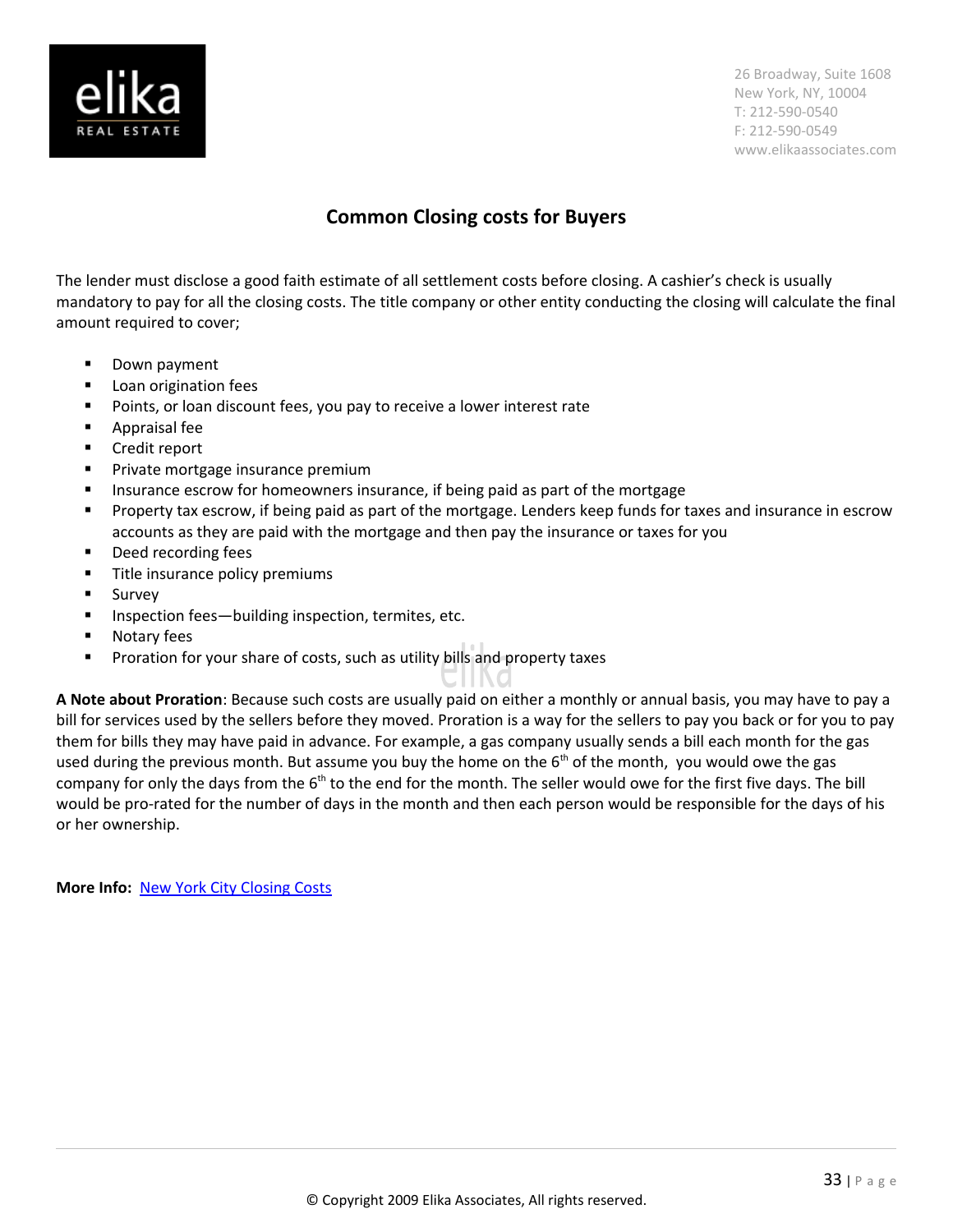

# **Condominium Closing Costs**

| <b>Own Attorney</b>                             | $$1,500 + up$                                                                   |
|-------------------------------------------------|---------------------------------------------------------------------------------|
| <b>Managing Agent Application Fee</b>           | \$500                                                                           |
| <b>Credit Report Fee</b>                        | \$75 - \$100 per applicant                                                      |
| <b>Lead Based Paint Disclosure Fee</b>          | $$0 - $50$                                                                      |
| <b>Mansion Tax</b>                              | 1% of purchase price when \$1 million +                                         |
| <b>Move-in Deposit</b>                          | \$500 - \$1,000 (refundable if no damage)                                       |
| Common charges, real estate taxes and insurance | pro rated as of closing                                                         |
| <b>Mortgage Associated Fees:</b>                |                                                                                 |
| Recording Tax Sales under \$500,000             | 1.8% of entire mortgage                                                         |
| Recording Tax Sales over \$500,000              | 1.925% of entire mortgage                                                       |
| Application, Credit Check, etc.                 | $$500 + up$                                                                     |
| <b>Appraisal</b>                                | $$250 + up$                                                                     |
| <b>Bank Attorney</b>                            | $$500 + up$                                                                     |
| <b>UCC-1 Filing</b>                             | $$50 + up$                                                                      |
| <b>Recognition Agreement Fee</b>                | $$200 + up$                                                                     |
| <b>Lien Search</b>                              | \$350.00                                                                        |
| <b>Fee Title Insurance</b>                      | Approx. \$450 per \$100,000                                                     |
| <b>Mortgage Title Insurance:</b>                | Approx. \$200 per \$100,000                                                     |
| <b>Recording Fees</b>                           | \$200 - \$300                                                                   |
| <b>Origination Costs - Points</b>               | 0-3% of loan value                                                              |
| <b>Departmental Searches</b>                    | \$200 - \$400                                                                   |
| <b>Real Estate Tax Escrow</b>                   | 2-6 months                                                                      |
| If Purchased Directly from Sponsor              | *New Developments                                                               |
| NYC Property Transfer Tax                       | 1% of purchase price up to \$500,000<br>1.425% of purchase price over \$500,000 |
| <b>NYS Transfer Tax</b>                         | \$4 per \$1,000 of the purchase price                                           |
| <b>Sponsor's Attorney Fee</b>                   | \$1,500                                                                         |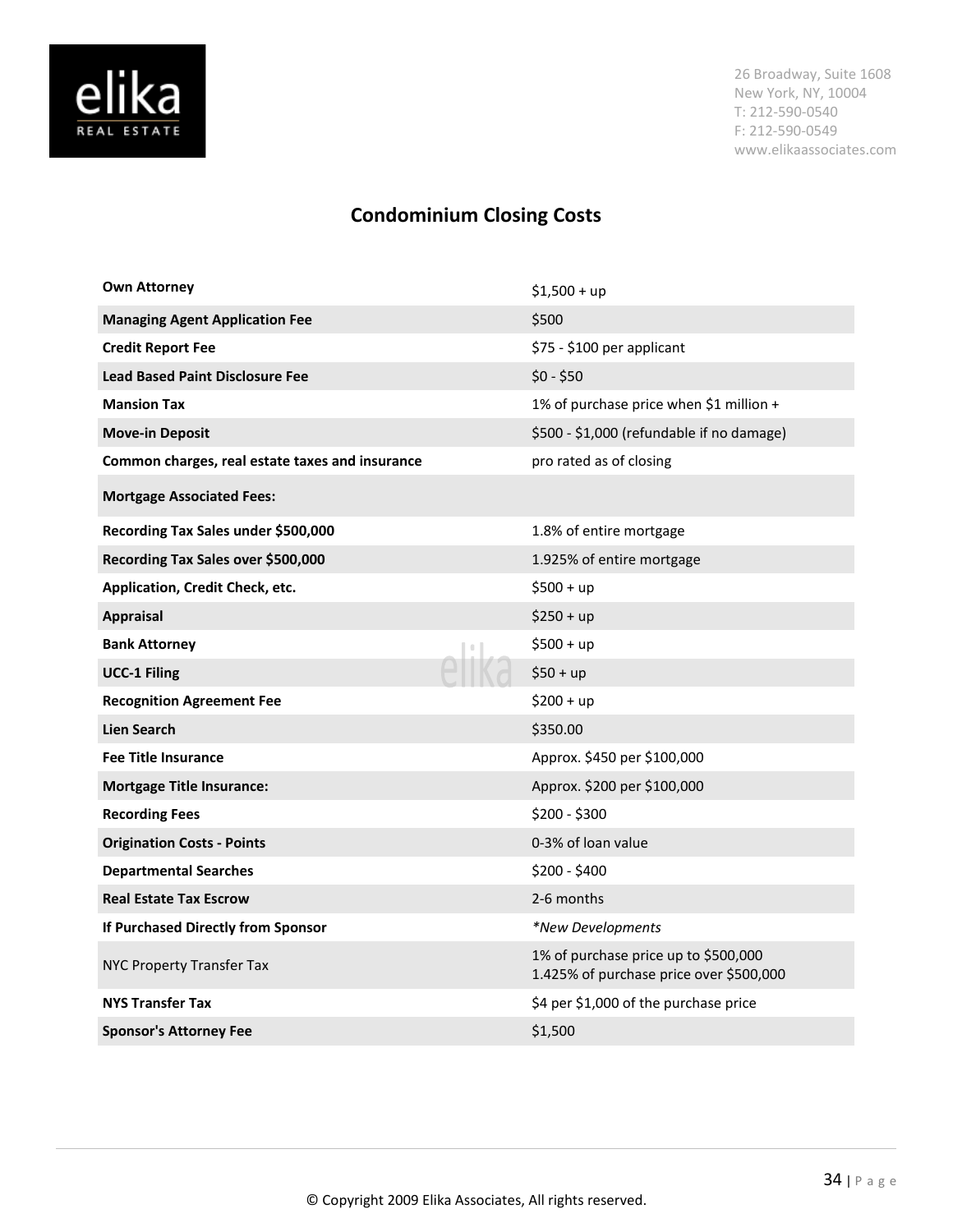

### **Co-operative Closing Costs**

| <b>Own Attorney:</b>                              | Consult your attorney                                                              |
|---------------------------------------------------|------------------------------------------------------------------------------------|
| <b>Bank Fees:</b>                                 | Points: 0% to 3% of loan value                                                     |
| Application, credit check, etc:                   | $$500+$                                                                            |
| <b>Bank Attorney:</b>                             | \$695                                                                              |
| <b>Miscellaneous Bank Fees:</b>                   | $$500+$                                                                            |
| Lien Search:                                      | \$300                                                                              |
| <b>UCC-1 Filing:</b>                              | \$100                                                                              |
| <b>Appraisal Fee:</b>                             | $$300+$                                                                            |
| <b>Application Fee (Credit Report/Appraisal):</b> | $$500+$                                                                            |
|                                                   | Short Term Interest; Equal to interest for balance of<br>month in which you close. |
| <b>Move-in Deposit:</b>                           | One time fee of \$500.00+                                                          |
| <b>Recognition Agreement Fee:</b>                 | \$200                                                                              |
| <b>Maintenance Adjustment:</b>                    | Pro-rated for the months of closing.                                               |
| <b>Mansion Tax:</b>                               | 1% of entire purchase price where price is \$1,000,000<br>or more.                 |

**Note:** Inquire with bank/mortgage broker for additional fees . NY State Law requires a written letter of engagement if the legal fee will exceed \$3,000. Non New York State residents should procure exemption for state transfer tax forms. Projections above are only estimates. Please confirm all closing costs for specific transactions with your attorney and/or mortgage representative.

### **Useful Information:**

- • [New York City Condos](http://www.elikaassociates.com/condo_vs_coop.php)
- • [New York City Co-ops](http://www.elikaassociates.com/condo_vs_coop.php)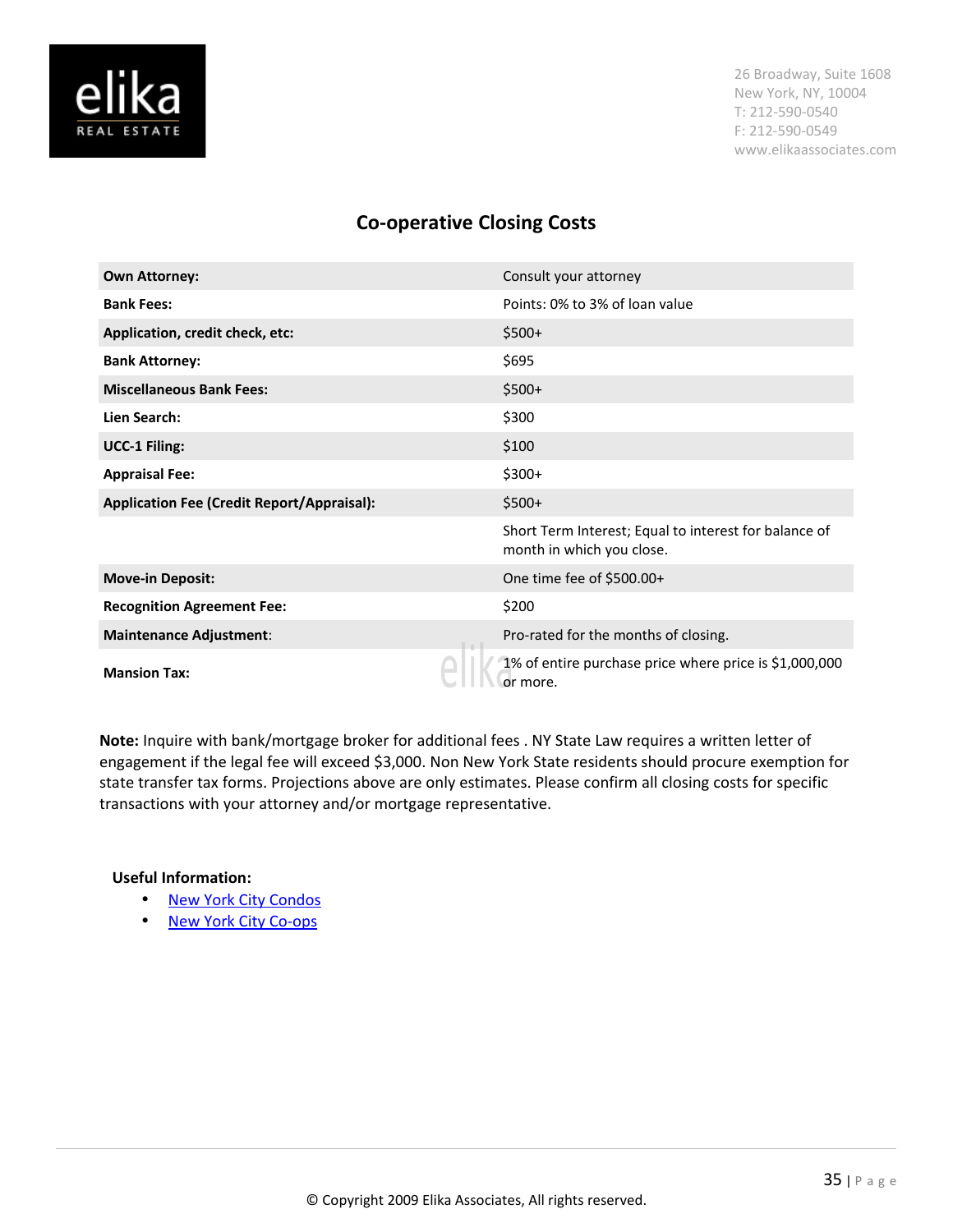

# **Closing Documents**

- The Real Estate Settlement Procedures Act (RESPA) statement. This form, sometimes called a HUD 1 statement, itemizes all the costs associated with the closing. You'll need this for income tax purposes as well as when you sell the property
- **The Truth in Lending Statement summarizes the terms of your mortgage loan**
- **The mortgage and the note (two pieces of paper) spell out the legal terms of your mortgage obligation and** the agreed-upon repayment terms
- **The deed transfers ownership of the property to you**
- Affidavits swearing to various statements by either party. For example, the sellers will often sign an affidavit stating that they have not incurred any liens on the property
- Riders are amendments to the sales contract that affect your rights. For example, if you buy a condominium, you may have a rider outline the condo association's rules and restrictions

elika

**Insurance policies provide a record and proof of your coverage**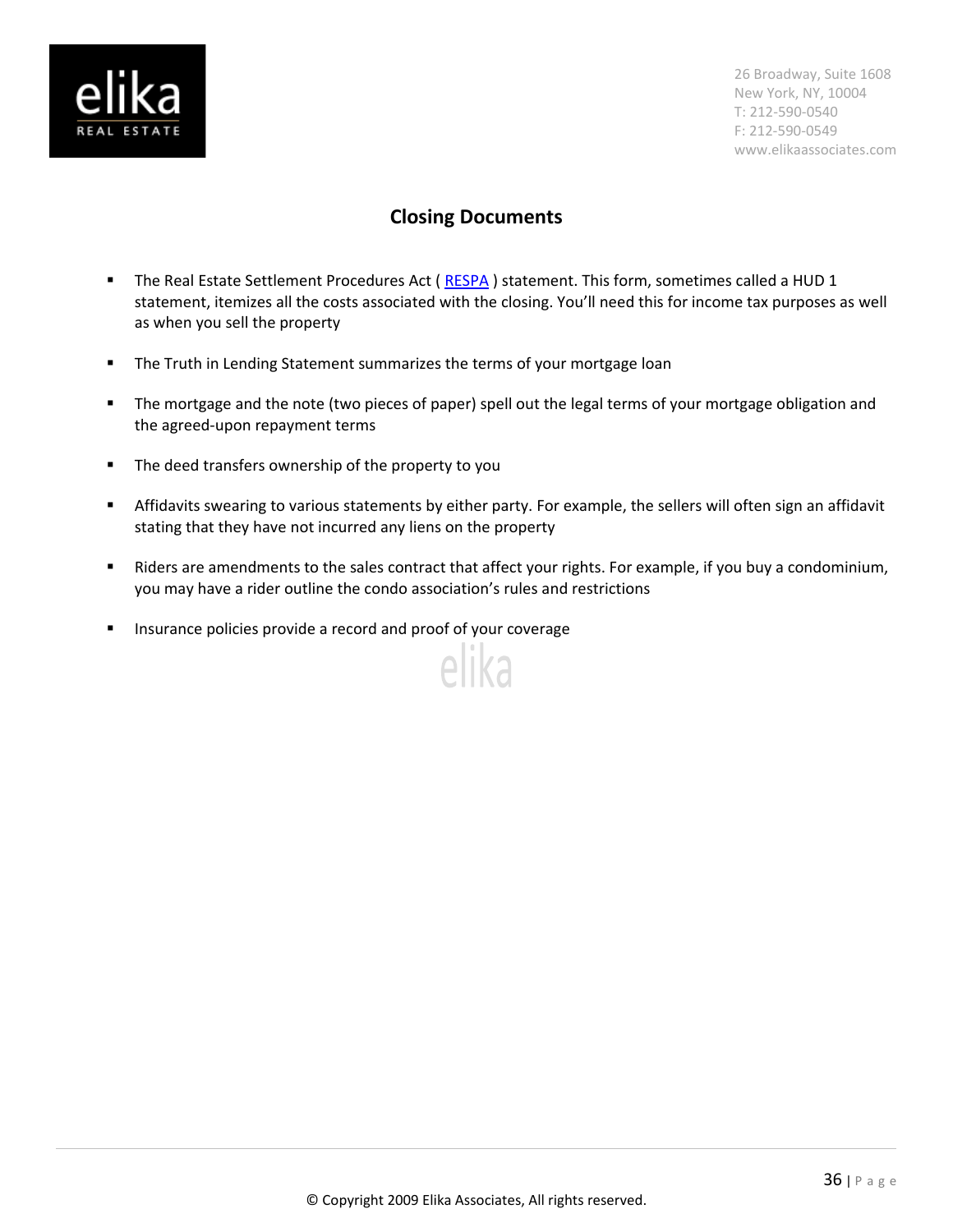

### **Tips: Packing like a Pro**

- 1. Make a master "To Do" list, to insure you do not forget anything vital.
- 2. Sort through all your belongings and dispose of what you really do not need. Consider donating unwanted items to charity.
- 3. Box and pack like items together. Put toys with toys, kitchen utensils with kitchen utensils etc.
- 4. Precious items such as family photos, valuable breakables and essential supplies should probably stay with you.
- 5. Pack items in the right size boxes. Breakage is more likely if items are loosely packed.
- 6. Keep weight under 50 lbs if possible. Try to put heavy items in the smallest box possible, so they are easier to carry.
- 7. Don't over stuff boxes, as that increase the chance that the box itself will break.
- 8. Wrap fragile items individually and try to pad the sides of the box to protect from breakage.
- 9. Label boxes clearly on all sides. You never know how they'll be stacked and you don't want to have to move other boxes aside to find out what's there.
- 10. Use color-coded labels to indicate which room each item should go in. Color-code a floor plan of your new apartment to help movers.
- 11. Keep your moving documents together, including phone numbers, driver's name and van number. Also keep your address book handy.
- 12. Back up your computer files before moving your computer.
- 13. Check each box and all furniture for damage as soon as it arrives.
- 14. Remember, most moving companies will not move plants.

### **New York City Moving Companies:**

| <b>Flat Rate Movers</b>             | Tel: 212-988-9292  |
|-------------------------------------|--------------------|
| <b>Oz Moving</b>                    | Tel: 866-WIZARD-OZ |
| <b>Moishe's Moving systems</b>      | Tel: 800-842-3445  |
| <b>Shleppers Moving and Storage</b> | Tel: 212-223-4004  |
| U-Haul                              | Tel: 800-468-4285  |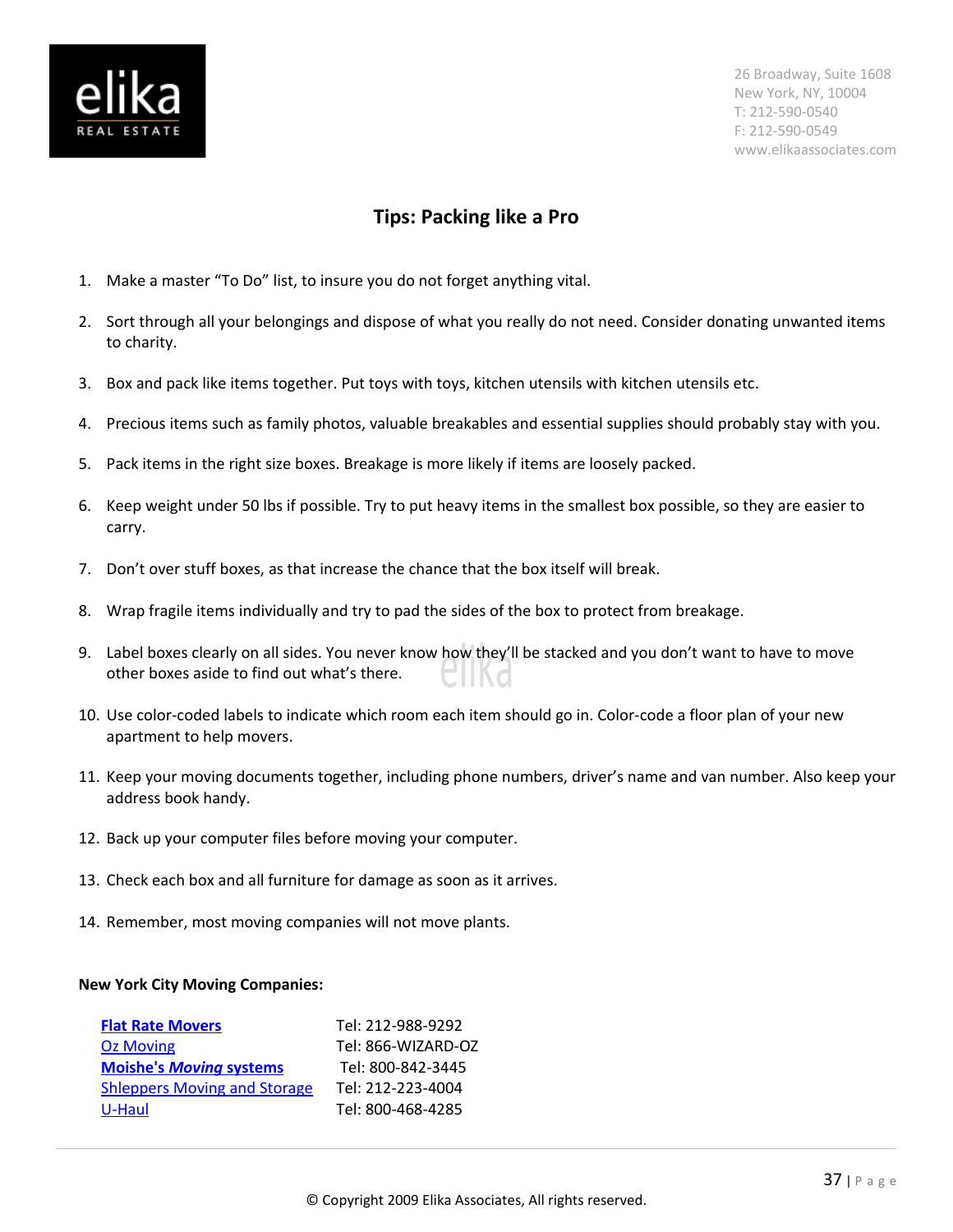

# **Understanding Agency**

It's important that you understand what kind of legal responsibilities your real estate salesperson has to you and to other parties in the transaction. Ask your salesperson to explain clearly what type of agency relationship they have with you and with the brokerage company.

1. **Seller's representative** (also known as a listing agent or seller's agent). A seller's agent is hired by and represents the seller. All fiduciary duties are owed to the seller. The agency relationship usually is created by a listing agreement.

2. **Subagent**. A subagent owes the same fiduciary duties to the agent's principal as the agent does. Sub agency usually arises when a cooperating sales associate from another brokerage, who is not representing the buyer as a buyer's representative or operating in a non agency relationship, shows property to a buyer. In such a case, the subagent works with the buyer as a customer but owes fiduciary duties to the listing broker and the seller. Although a subagent cannot assist the buyer in any way that would be detrimental to the seller, a buyer-customer can expect to be treated honestly by the subagent. It is important that subagents fully explain their duties to buyers.

3. **Buyer's representative** (also known as a buyer's agent). Is a real estate licensee who is hired by prospective buyers to represent them in a real estate transaction. The buyer's rep works in the buyer's best interest throughout the transaction and owes fiduciary duties to the buyer. The buyer can pay the licensee directly through a negotiated fee, or the buyer's rep may be paid by the seller or by a commission split with the listing broker.

4. **Disclosed dual agent***.* Dual agency is a relationship in which the brokerage firm represents both the buyer and the seller in the same real estate transaction. Dual agency relationships do not carry with them all of the traditional fiduciary duties to the clients. Instead, dual agents owe limited fiduciary duties. Because of the potential for conflicts of interest in a dual-agency relationship, it's vital that all parties give their informed consent. In many states, this consent must be in writing. Disclosed dual agency, in which both the buyer and the seller are told that the agent is representing both of them, is legal in most states.

5. **Designated agent** (also called, among other things, appointed agency). This is a brokerage practice that allows the managing broker to designate which licensees in the brokerage will act as an agent of the seller and which will act as an agent of the buyer. Designated agency avoids the problem of creating a dual-agency relationship for licensees at the brokerage. The designated agents give their clients full representation, with all of the attendant fiduciary duties. The broker still has the responsibility of supervising both groups of licensees.

6. **Nonagency relationship** (called, among other things, a transaction broker or facilitator). Some states permit a real estate licensee to have a type of non-agency relationship with a consumer. These relationships vary considerably from state to state. Both, as to the duties owed to the consumer and the name used to describe them. Very generally, the duties owed to the consumer in a non-agency relationship are less than the complete, traditional fiduciary duties of an agency relationship.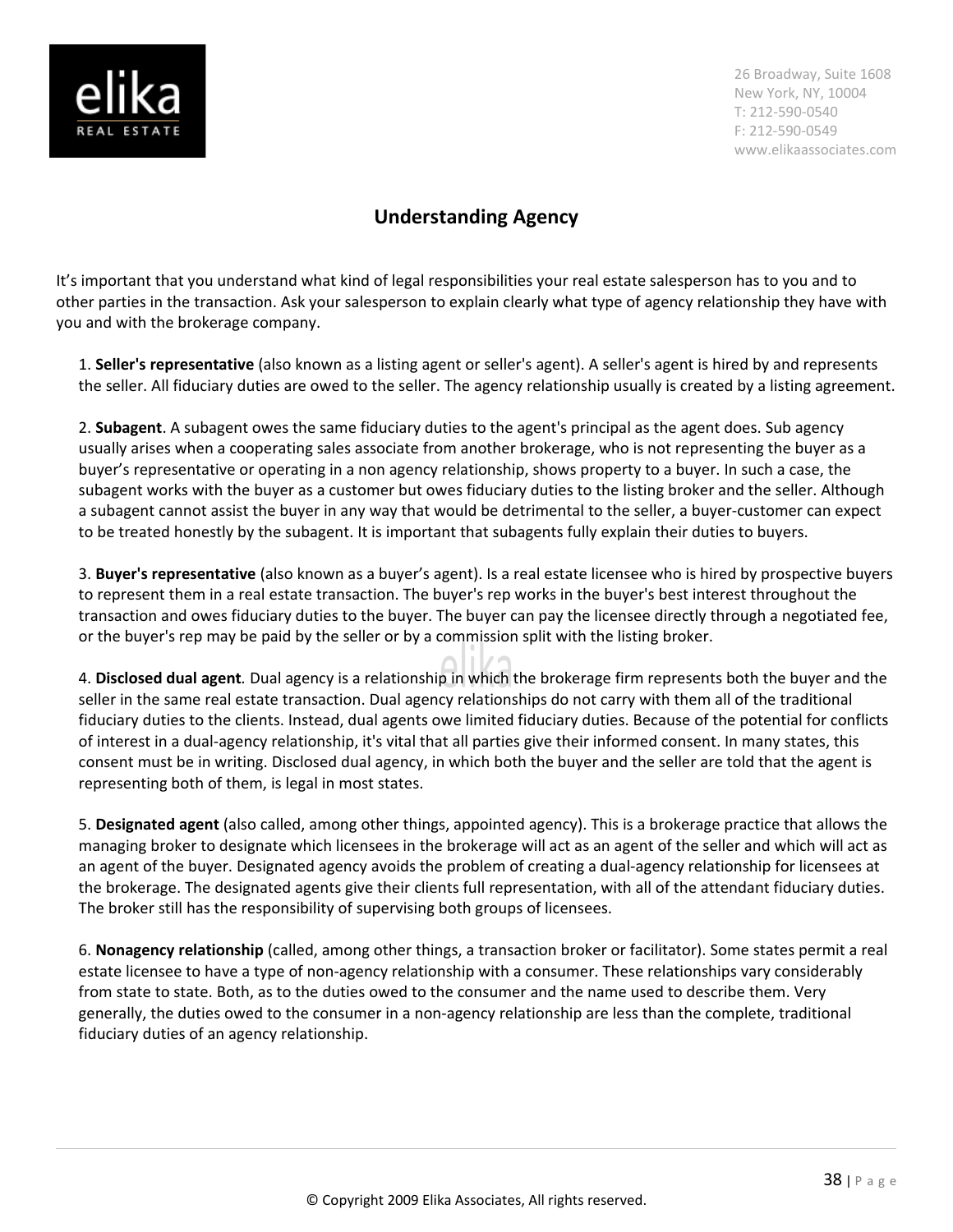

# **New York City Important Phone Numbers**

| <b>Housing</b>                    |              |
|-----------------------------------|--------------|
| <b>Electrical/Steam Emergency</b> | 212-683-0862 |
| <b>Gas Leaks</b>                  | 212-683-8830 |
| <b>Heat Complaints</b>            | 212-960-4800 |
|                                   |              |
| <b>Settling In</b><br>Verizon     | 212-890-2350 |
| Con Ed                            | 800-752-6633 |
| <b>Time Warner Cable</b>          | 800-652-2253 |
| <b>Driver's License</b>           | 212-645-5550 |
| Renter's Insurance                | 716-675-8100 |
| <b>Buses and Subways</b>          | 718-330-1234 |
| All Emergency Locksmith           | 800-757-9647 |
| <b>Voter Registration</b>         | 212-886-3800 |
| Public School Info.               | 718-935-2000 |
| Library Cards/Hours               | 212-930-0800 |
| US Postal Information.            | 212-967-8585 |
| elika<br><b>Income Tax</b>        |              |
| NYC & State                       | 718-935-6000 |
| Federal                           | 800-829-1040 |
|                                   |              |
| <b>Motor Vehicles</b>             |              |
| <b>Parking Violations</b>         | 212-477-4430 |
| <b>Towed Away Cars</b>            | 212-566-6014 |
| <b>Telephone</b>                  |              |
| Information                       | 411          |
| Repairs                           | 611          |
| Annoyance Call                    | 212-890-6200 |
| Time                              | 212-976-1616 |
| Weather                           | 212-976-1212 |
| <b>Street</b>                     |              |
| Potholes                          | 212-768-4653 |
| Streetlights                      | 212-566-2525 |
| Water and Sewer                   | 718-699-9811 |